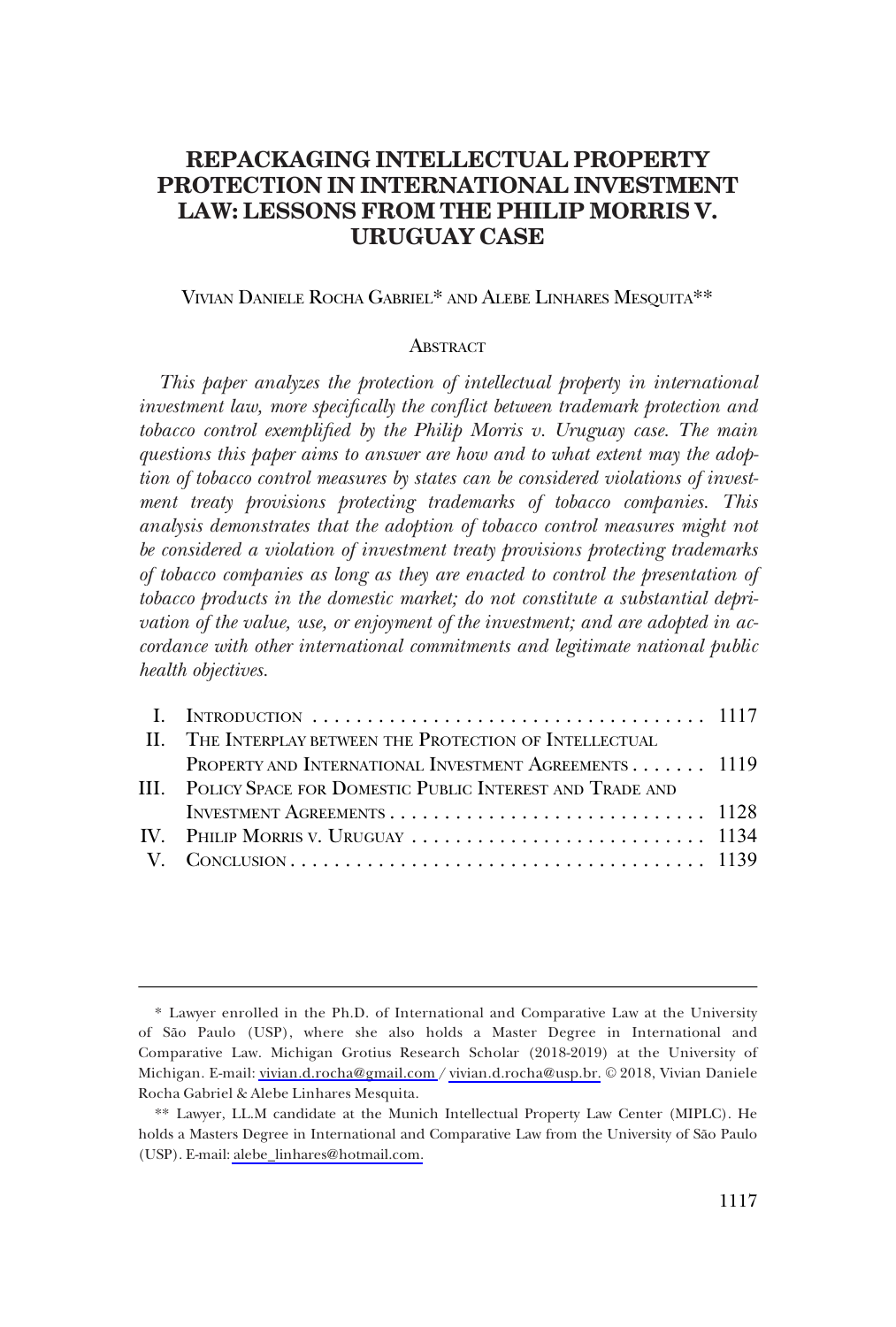### I. INTRODUCTION

<span id="page-1-0"></span>The advancement of scientific, technological, and informational means has allowed capital and knowledge to become increasingly mobile, transposing the borders of sovereign states more easily than ever. This phenomenon has led to a significant change in the way countries protect and promote foreign investment, because it requires a deeper cooperation and coordination among the nations involved.1 In order to guarantee legal security to these transactions, international investment agreements were adopted to protect foreign investors and intangible assets holders.2

Notwithstanding the increased predictability conferred by such international instruments to overseas businesses, there is a growing debate over whether such agreements might need to be recalibrated in order to reflect the interests of foreign investors, civil society, and host states in a more balanced manner.<sup>3</sup> It is argued that such arrangements are mainly "foreign investor centric" and excessively limit the host state's policy space to implement measures on behalf of the public interest.<sup>4</sup> The adjustment of such imbalances could improve the international investment regime so that the benefits of transboundary capital flows could be spread as far and wide as possible.<sup>5</sup>

Therefore, this paper aims to analyze the protection of intellectual property in international investment law and, more specifically, the conflict between trademark protection and tobacco control, as exemplified by *Philip Morris v. Uruguay*. 6 The main questions that this study aims to answer is how and to what extent the adoption of tobacco control measures by states may be considered to be a violation of investment treaty provisions protecting trademarks of tobacco companies.

5. *Id*.

<sup>1.</sup> *See* Carolyn D. Birkbeck & Kimberley Botwright, Int'l Ctr. for Trade and Sustainable Dev. & World Economic Forum, *The Future of the Global Trade and Investment Architecture: Pursuing Sustainable Development in the Global Economy*, E15 Conversations on the Global Trade & Investment Architecture, Nov. 2015, at 3-4.

<sup>2.</sup> *See id*. at 4.

<sup>3.</sup> *See generally* Fabio Morosini & Michelle R. S. Badin, *Reconceptualizing International Investment Law from Global South: an Introduction*, *in* RECONCEPTUALIZING INTERNATIONAL INVESTMENT LAW FROM THE GLOBAL SOUTH (Fabio Morosini & Michelle R. S. Badin eds., 2017).

<sup>4.</sup> *See id*. at 3.

<sup>6.</sup> See generally Philip Morris Brands Sàrl, Philip Morris Products S.A. and Abal Hermanos S.A. v. Oriental Republic of Uruguay, ICSID Case No. ARB/10/7, Decision on Jurisdiction (Jul. 2, 2013), [http://icsidfiles.worldbank.org/icsid/ICSIDBLOBS/OnlineAwards/C1000/DC3592\\_En.](http://icsidfiles.worldbank.org/icsid/ICSIDBLOBS/OnlineAwards/C1000/DC3592_En.pdf) [pdf.](http://icsidfiles.worldbank.org/icsid/ICSIDBLOBS/OnlineAwards/C1000/DC3592_En.pdf)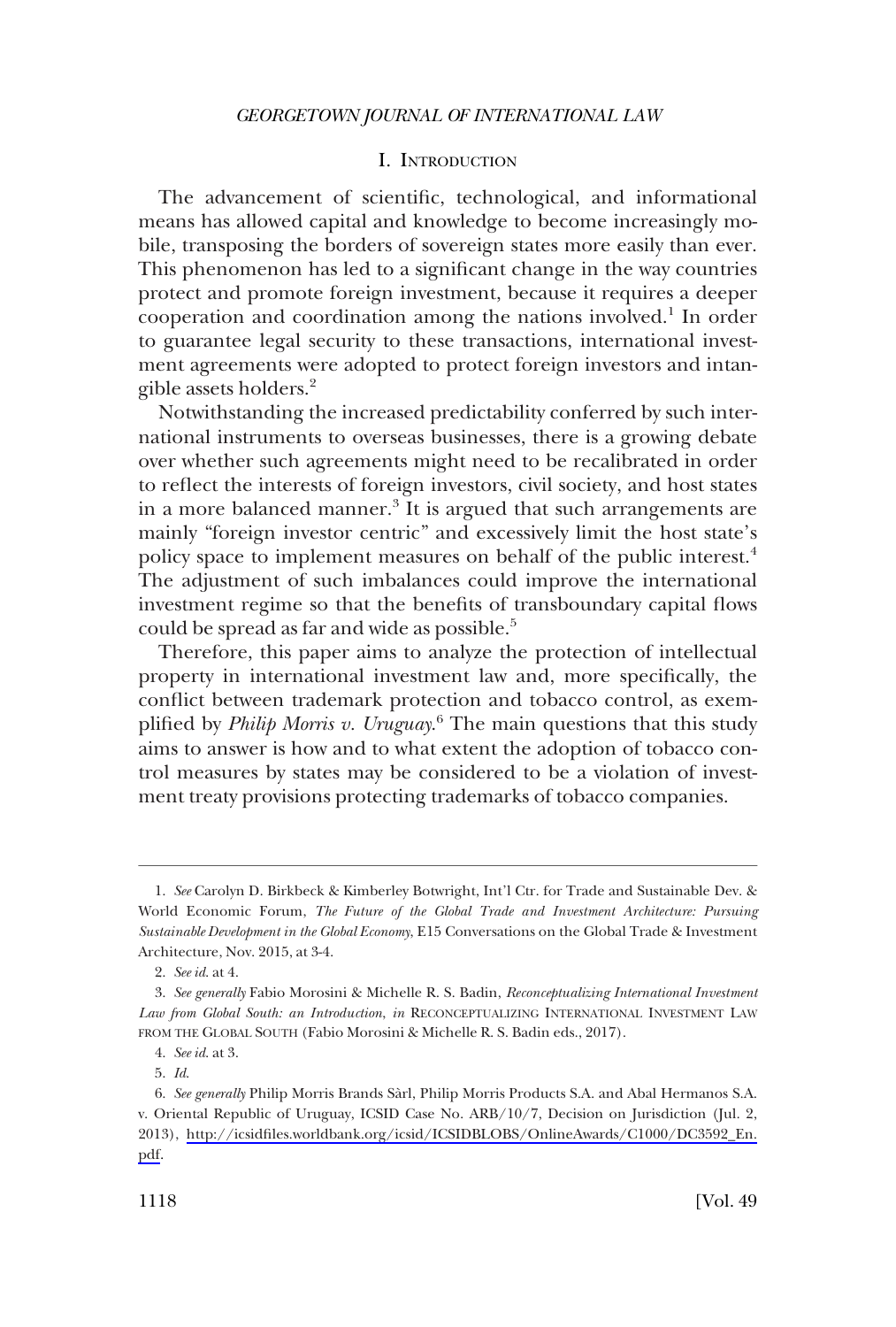<span id="page-2-0"></span>This issue will be evaluated through a perspective that encompasses the rebalancing of rights and obligations of different stakeholders, such as government, civil society, and the tobacco industry. The relevance of this work resides in contributing to the discussions of how to harmonize the conflict between investment, intellectual property, and public health precepts.

This study is divided into three main parts. The first section addresses the interplay between the protection of intellectual property and foreign investment regimes. It focuses on the cross-cutting legal issues of these two international regimes that have been historically developed in two different pathways. The second section presents the debate involving the preservation of State policy space to enact regulations aimed at protecting public interests, such as environmental protection, human life and health, and preservation of nonrenewable natural resources, even if they might affect the interests of private corporations. The third section analyzes the *Philip Morris v. Uruguay* investment dispute. This case is particularly important because it sheds light on how countries could reassure their right to regulate public health, despite its adverse effects on intellectual property and investments rights. The relevance of this work resides in contributing to the discussions of how to harmonize the conflict between foreign investment, intellectual property rights, and public health precepts.

# II. THE INTERPLAY BETWEEN THE PROTECTION OF INTELLECTUAL PROPERTY AND INTERNATIONAL INVESTMENT AGREEMENTS

The international regimes of intellectual property protection and foreign investment have developed on different pathways. Their rules, principles, dispute settlement, and enforcement mechanisms were established according to their own practice.<sup>7</sup> They depart from different logics of protection, which, given the growing complexity of the international law regime, have become increasingly intertwined.8 In order to understand the cross-cutting issues of both regimes, it is necessary to understand in the first place their conception.

The formation of the international intellectual property system dates back to the end of the nineteenth century. This epoch is marked by a great interest in the possibility of international cooperation on

<sup>7.</sup> See Carlos Correa & Jorge E. Viñuales, *Intellectual Property Rights as Protected Investments: how open are the gates?*, 19 J. INT'L ECON. L. 91, 91 (2016).

<sup>8.</sup> See generally Amaral Júnior, *O Diálogo das Fontes: Fragmentação e Coerência no Direito Internacional Contemporâneo*, 2 ANUÁRIO BRASILEIRO DE DIREITO INTERNACIONAL 11 (2008).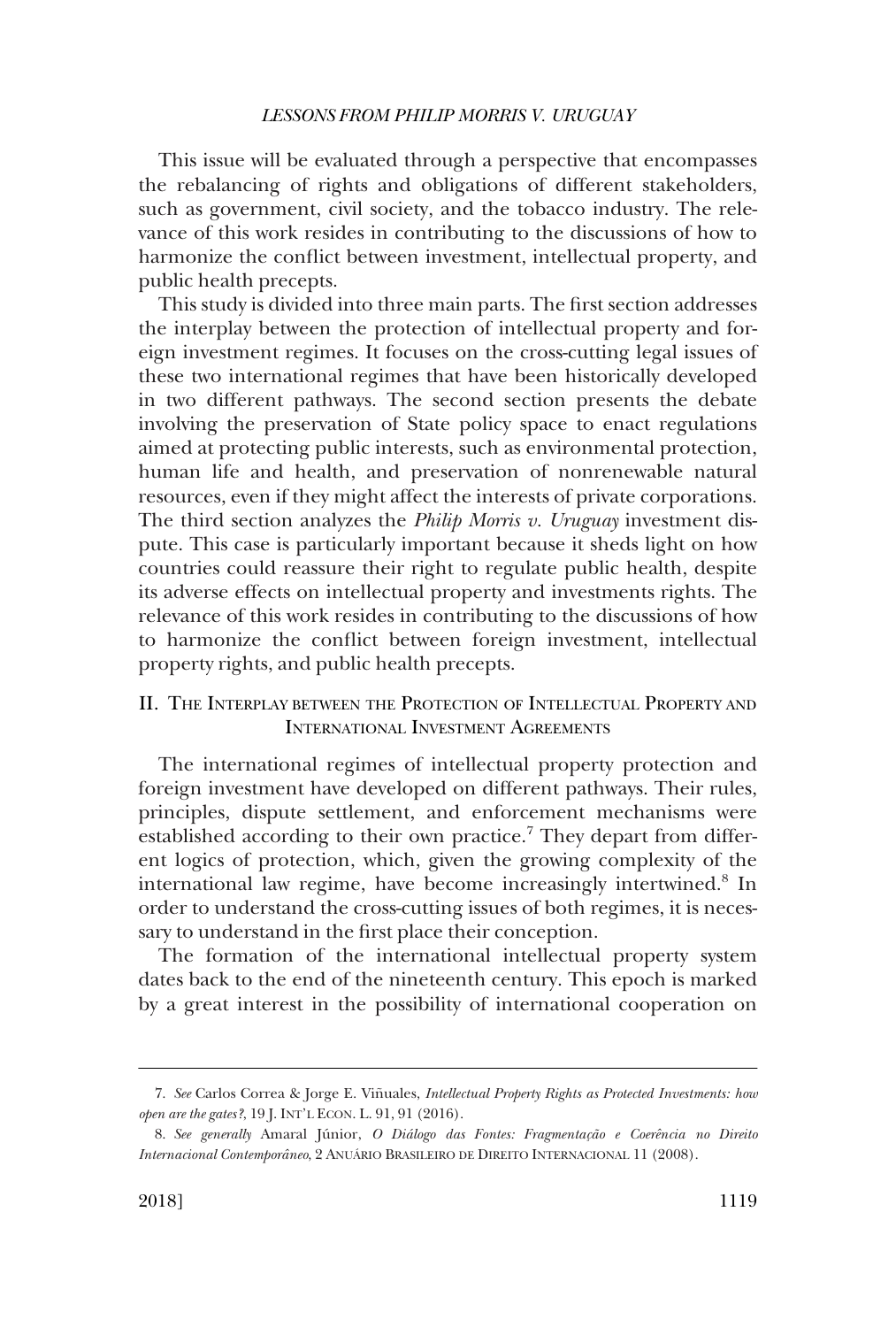intellectual property matters.<sup>9</sup> Authors and inventors from different countries grew ever more interested during the period in adopting legal instruments that could prevent their work/invention from being pirated/counterfeited when crossing national borders.<sup>10</sup> The coordination of international demands resulted in the adoption of bilateral and regional treaties, culminating with the adoption of the 1883 Paris Convention for the Protection of Industrial Property and the 1886 Berne Convention for the Protection of Literary and Artistic works.<sup>11</sup>

The Bern and the Paris Conventions mark the creation of a multilateral system of intellectual property rights (IPRs) protection.<sup>12</sup> They were administered by two small independent bureaus until 1893, when their secretariats were merged to create the United International Bureau for the Protection of Intellectual Property, usually known as its French acronym BIRPI (Bureaux Internationaux Réunis pour la Protection de la Propriété Intellectuelle).<sup>13</sup> Through the adoption of the Stockholm Convention, the BIRPI was transformed into the World Intellectual Property Organization (WIPO) in 1967, becoming a specialized agency of the United Nations in 1974.14 Currently, the WIPO is the main forum for intellectual property services, policy information, and cooperation, responsible for administering twenty-six intellectual property treaties.15

However, due to the deficiencies found in the previous intellectual property agreements—such as fragmented coverage of IPRs, limited membership, and the lack of effective enforcement and dispute settlement mechanisms—calls for the adoption of a new agreement linked to the multilateral trading system started to be articulated.16 Although some intellectual property agreements already provided for enforcement mechanisms, such as appeals to the International Court of Justice (ICJ) in the Paris (Art. 28.1) and Berne (Art. 33.1) Conventions, most

<sup>9.</sup> Peter Drahos, World Intellectual Prop. Org., *The Universality of Intellectual Property Rights: Origins and Development*, *in* INTELLECTUAL PROPERTY AND HUMAN RIGHTS 13-16 (1999).

<sup>10.</sup> *See* Andreas F. Lowenfeld, INTERNATIONAL ECONOMIC LAW 338 (2d ed. 2011).

<sup>11.</sup> *Id*. at 338.

<sup>12.</sup> Drahos, *supra* note 9, at 7.

<sup>13.</sup> Lowenfeld, *supra* note 10, at 339.

<sup>14.</sup> World Intellectual Property Organization, WIPO INTELLECTUAL PROPERTY HANDBOOK 4 (2nd ed. 2004).

*WIPO Administrated Treaties*, WORLD INTELLECTUAL PROP. ORG., (Apr. 12, 2018), [http://](http://www.wipo.int/treaties/en/) 15. [www.wipo.int/treaties/en/](http://www.wipo.int/treaties/en/).

<sup>16.</sup> *See* Peter Van Den Bossche & Werner Zdouc, THE LAW AND POLICY OF THE WORLD TRADE ORGANIZATION 953 (3rd ed. 2013).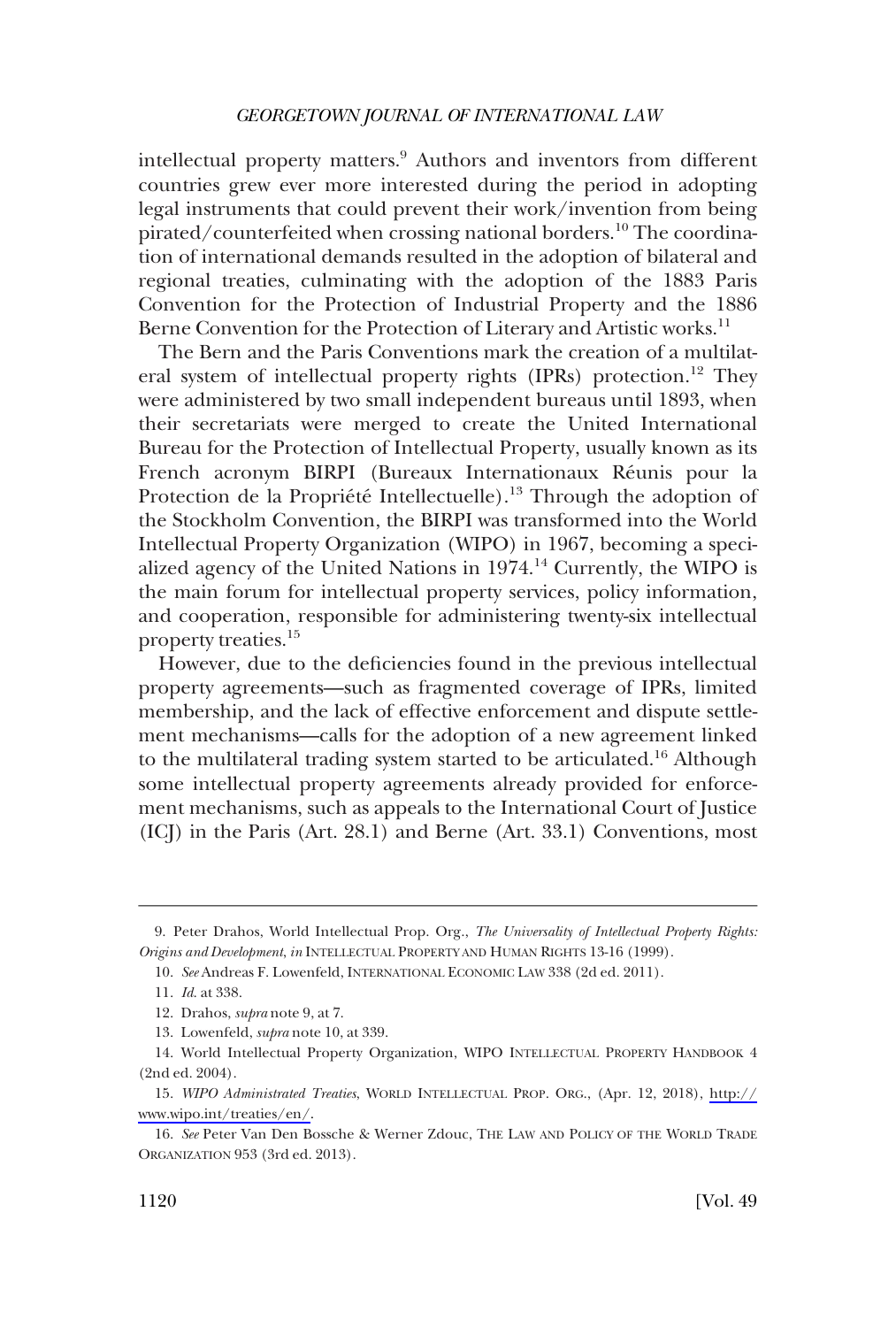countries took reservations on such clauses.<sup>17</sup>

Aiming at introducing systematic reforms in the international IPRs system, the United States and the European Union were the main supporters of the initiative to link intellectual property rights to the world trading system.18 In opposition, India and Brazil led the coalition against the inclusion of the topic in the multilateral trade talks, claiming that the regulation of the matter would benefit mainly rich countries to the detriment of technology diffusion in poor countries.<sup>19</sup>

Eventually, developing countries agreed to include the topic in the Uruguay Round (1986-1994) as long as some liberalization in the agricultural sector was granted.<sup>20</sup> Although the 1947 General Agreement on Tariffs and Trade  $(GATT)^{21}$  had already introduced some references to intellectual property rights, the Uruguay Round was the first time that intellectual property was introduced as a specific topic in the multilateral trading system.22 After long negotiations, countries signed the Agreement on Trade-Related Aspects of Intellectual Property Rights (TRIPS Agreement) on April 15, 1994 in Marrakesh.<sup>23</sup> The TRIPS was incorporated as the 1C Annex of the World Trade Organization (WTO) Constitutive Agreement, binding all Members of the newly created international organization.24

The TRIPS Agreement establishes a minimum standard of protection in 7 categories of intellectual property rights, namely: (i) copyright and related rights; (ii) trademarks; (iii) geographical indications; (iv) industrial design; (v) patents; (vi) layout-designs (topographies) of integrated circuits; and (vii) protection of undisclosed information.25 This minimum standard was established through the incorporation of

20. Thorstensen et al., *supra* note 18, at 193.

<sup>17.</sup> Drahos, *supra* note 9, at 9.

<sup>18.</sup> *See* Vera Thorstensen, Daniel R. Castelan, Daniel. Ramos & Carolina Muller, *Propriedade Intelectual, in* OS BRICS NA OMC: POLÍTICAS COMERCIAIS COMPARADAS DE BRASIL, RÚSSIA, ÍNDIA, CHINA E ÁFRICA DO SUL 193, 193 (Vera Thorstensen & Ivan T.M. Oliveira eds., 2012).

<sup>19.</sup> *See* Barbara Rosenberg, *Propriedade Intelectual*, *in* O BRASIL E OS GRANDES TEMAS DO COMÉRCIO INTERNACIONAL 273, 276 (Vera Thorstensen & Marcos S. Jank eds., 2005).

<sup>21.</sup> The GATT refers to intellectual property rights in the three following articles: XX(d); IX;  $XII:3(c)$ (iii); and  $XVIII:10$ .

<sup>22.</sup> *See* Van Den Bossche & Zdouc, *supra* note 16, at 953.

<sup>23.</sup> Anthony Taubman, Hannu Wager & Jayashree Watal, *A Handbook on the WTO TRIPS Agreement* 8 (2012).

<sup>24.</sup> *See id*.

<sup>25.</sup> A. Amaral Ju´nior, *Curso de Direito Internacional Pu´blico* 660 (4th ed. 2013).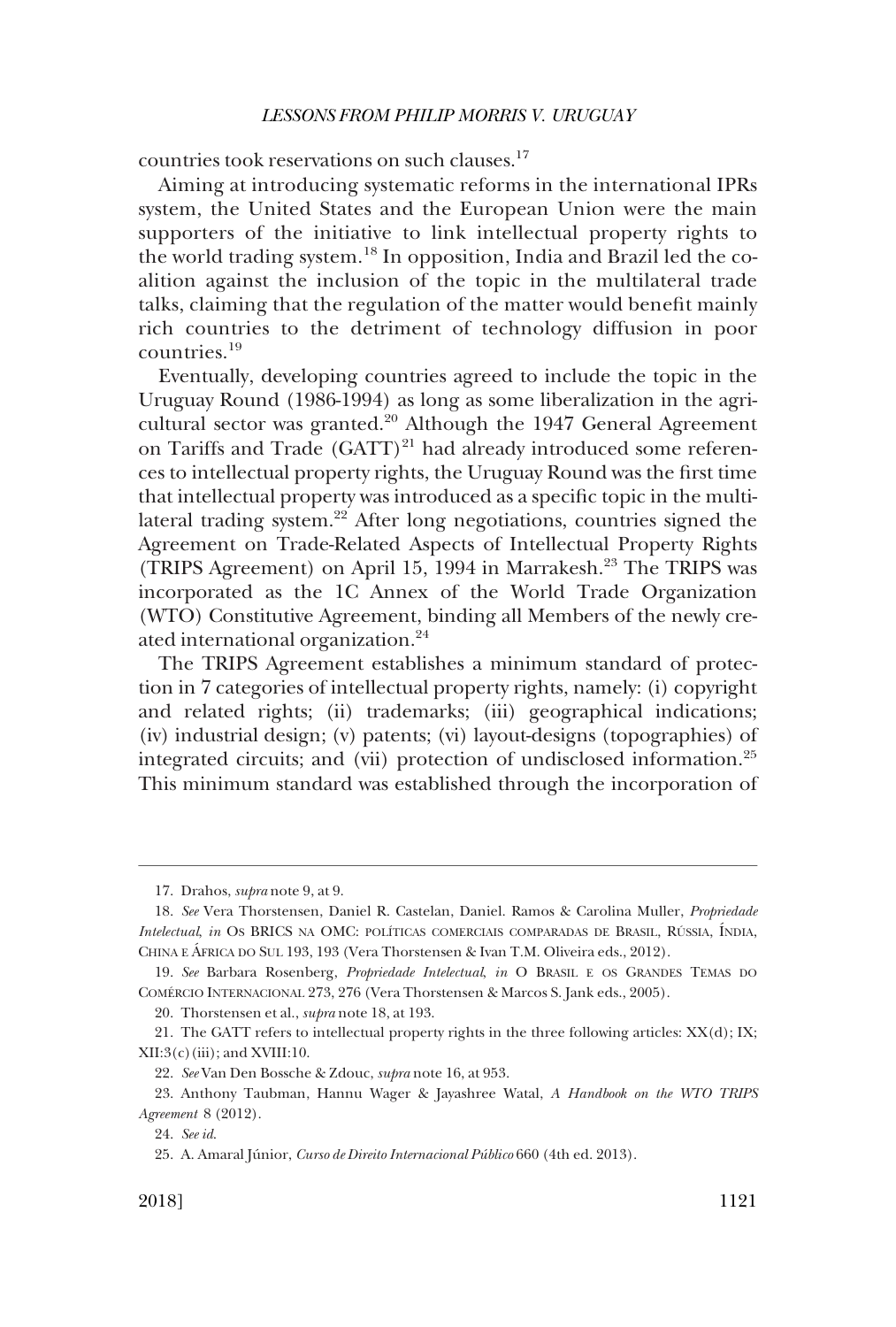provisions of the Paris, Bern, Rome,<sup>26</sup> and Washington<sup>27</sup> Conventions as well as the elaboration of additional norms.28 More importantly, "IPRs have become a mandatory part of the WTO system, binding on all members alike and fully subject to WTO dispute settlement."29 As a consequence, the scope of intellectual property's global governance has been considerably expanded and its mechanisms of law enforcement improved.<sup>30</sup>

The formation of the international regime of foreign investment protection dates back to the end of the Second World War.<sup>31</sup> Even though Friendship, Commerce and Navigation Treaties concluded throughout the eighteenth century already established rights and guarantees to foreign investors when settling overseas for commercial purposes, it was in the aftermath of the Second World War that the matter started to be categorically regulated.<sup>32</sup>

In this period, the two main pillars of International Investment Law were developed. The first pillar comprises the adoption of Bilateral Investment Treaties (BITs) as the main instrument to regulate foreign investment between nations. This new phase was inaugurated after the signing of the first BIT between Germany and Pakistan in 1959.<sup>33</sup> The main purposes of these treaties, according to Salacuse and Sullivan, are: (i) the promotion of more investments; (ii) the protection of investors in the case of an action from the host state that interferes with the property rights or investors' activities abroad; and (iii) liberalization, which aims to facilitate the entry and operation of investments

<sup>26.</sup> The Convention for the Protection of Performers, Producers of Phonograms and Broadcasting Organizations was *signed* in Rome on October 26, 1961 and entered into force on May 18, 1964.

<sup>27.</sup> The Washington Treaty was signed in Washington on May 26, 1989, but it has not yet entered into force. Treaty on Intellectual Property in Respect of Integrated Circuits, signed May 26, 1989, WIPO [hereinafter Washington *Treaty*].

<sup>28.</sup> Frederick Abbott, Thomas Cottier & Francis Gurry, *International Intellectual Property in an Integrated World Economy* 22 (2007).

<sup>29.</sup> Julien Chaisse & Puneeth Nagaraj, *Changing Lanes: Intellectual Property Rights, Trade and Investment*, 37 HASTINGS INT'L & COMP. L. REV. 223, 225 (2014).

<sup>30.</sup> Christopher May, *A Global Political Economy of Intellectual Property Rights: The New Enclosures?*  68 (2000).

<sup>31.</sup> UNCTAD, *International Investment Agreements: Key Issues* 7 (2004).

<sup>32.</sup> Muthucumuaraswamy Sornarajah, *The International Law on Foreign Investment* 180 (3d ed. 2010).

<sup>33.</sup> J. Scandiucci Filho, *O Brasil e os Acordos Bilaterais de Investimento*, *in* Regulamentação Internacional dos Investimentos: algumas lições para o Brasil 271, 278 (A. Amaral Júnior & M. Badin eds., 2007).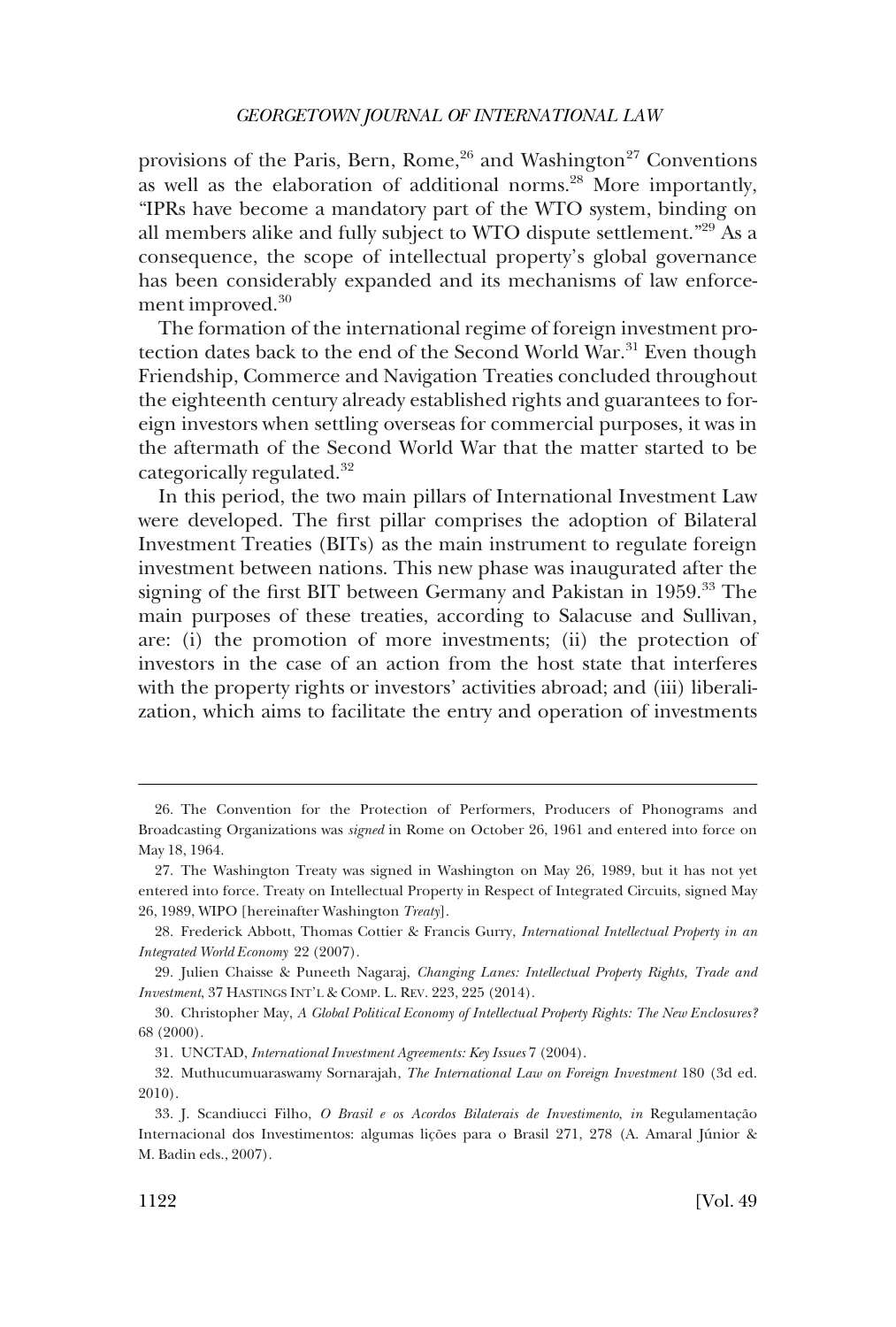in the host state. $34$  The second pillar is the development of an international investor-state arbitration system, which enables foreign investors to access the international arbitral tribunals to claim their rights often violated by host states.<sup>35</sup> The most prominent organization that administers investor-state arbitrations is the International Centre for Settlement of Investment Disputes (ICSID), created by the Washington Convention in 1965.36

The 1960s and the 1970s were marked by the growing decolonization movements and the resulting creation of new countries and cessions of territories.<sup>37</sup> Because of this historical factor, the dynamics of first BIT negotiations were characterized by the need to control natural resources and the nationalization of key industries.<sup>38</sup> Developed countries, which usually were capital exporters, sought to ensure legal certainty vis-a`-vis developing countries, which were usually recipients of foreign investment.39

Since the adoption of the BIT between Germany and Pakistan in 1959, the international investment regime has expanded significantly. Conforming to the 2016 United Nations Conference on Trade and Development (UNCTAD) World Investment Report, the number of International Investment Agreements (IIAs) reached the sum of 3,304 by the end of 2015.40 Of those, 2,946 are BITs and 358 are Treaties with Investment Provisions (TIPs).<sup>41</sup>

Currently, there is no central international organization to "coordinate, regulate, or provide a framework for the structure or content of these thousands of agreements."42 The Organization for Economic Cooperation and Development (OECD) countries attempted to develop a Multilateral Agreement on Investment (MAI) in the 1990s to ensure

<sup>34.</sup> J. Salacuse & N. Sullivan, *Do BITs Really Work? An Evaluation of Bilateral Investment Treaties and their Grand Bargain*, 46 HARV. INT'L L. J. 67, 130 (2005).

<sup>35.</sup> M. Ribeiro & Ely Xavier Júnior, *Introdução*, *in* DIREITO INTERNACIONAL DOS INVESTIMENTOS 1, 7 (M. Ribeiro org., 2014).

<sup>36.</sup> ELY XAVIER JÚNIOR, DIREITO INTERNACIONAL DOS INVESTIMENTOS: O TRATAMENTO JUSTO E EQUITATIVO DOS INVESTIDORES ESTRANGEIROS E O DIREITO BRASILEIRO 52 (2016).

<sup>37.</sup> UNCTAD, *supra* note 31, at 7.

<sup>38.</sup> *Id*.

<sup>39.</sup> *Id*.

<sup>40.</sup> UNCTAD, 2016 WORLD INVESTMENT REPORT: INVESTOR NATIONALITY – POLICY CHALLENGES 101 (2016).

<sup>41.</sup> *Id*.

<sup>42.</sup> Christopher Gibson, *A Look at the Compulsory License in Investment Arbitration: The Case of Indirect Expropriation*, 25 AM. U. INT'L L. REV. 357, 376 (2010).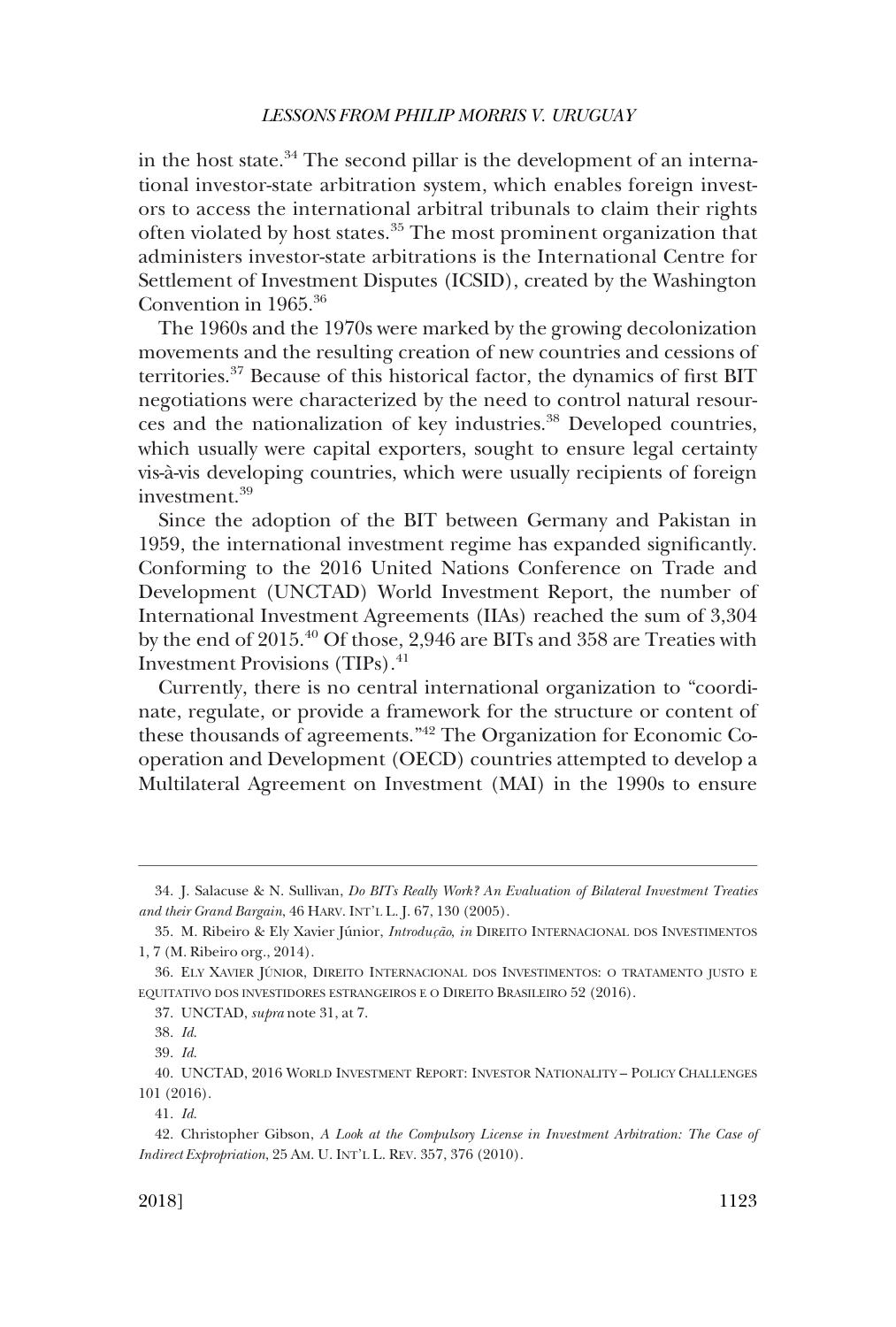higher standards of protection and legal security for foreign investors.<sup>43</sup> This agreement was meant to be legally binding and open to non-OECD member states. However, due to the opposition of civil society and divergences among OECD countries, the initiative was abandoned in 1998.44

The lack of a general investment treaty allowed the proliferation of conventional instruments, and particularly of BITs.45 Even now, there is still no single coherent and unique normative framework governing all aspects of the international investment regime. Nevertheless, the content of BITs has become increasingly standardized throughout the years, though the international investment regime remains fragmented, uncoordinated, and non-hierarchical.<sup>46</sup>

Notwithstanding their different origin and objectives, the international intellectual property protection and the foreign investment regimes overlap. The point of intersection between these two regimes materialized through the incorporation of intellectual property in the BIT's definition of investment.<sup>47</sup> This practice is far from novel.<sup>48</sup> The first modern BIT between Germany and Pakistan (1959) already included in its definition of investment "assets such as [...] patents and technical knowledge."49

In light of the fast development of advanced industries that depend on patent and know-how protection, such as pharmaceuticals, biotechnology, and information and communication technology (ICT), the inclusion of IPRs in the definition of investment constitutes an astute strategy.<sup>50</sup> This provides the IPRs holder "with legal protection

<sup>43.</sup> *Carlos* Correa, *Bilateral Investment Agreements: Agents of New Global Standards for the Protection of Intellectual Property Rights?*, 1 TRANSNAT'L DISP. MGMT. 1, 21 (2004).

<sup>44.</sup> *Id*.

<sup>45.</sup> DOMINIQUE CARREAU & PATRICK JUILLARD, DROIT INTERNATIONAL E´CONOMIQUE 463 (5th ed. 2013).

<sup>46.</sup> *Id*.

<sup>47.</sup> Correa & Vinuales, ~ *supra* note 7, at 91-92.

<sup>48.</sup> Liberti highlights that "the reference to intellectual property rights was already a common feature of the U.S. Friendship Commerce and Navigation (FCN) Agreements before the expansion of BITs." For example, the 1903 U.S. - China FCN already provided for copyright protection. Lahra Liberti, *Intellectual Property Rights in International Investment Agreements: An Overview*, 1 OECD Working Papers on International Investment 3, 6 (2010).

<sup>49.</sup> According to the Germany-Pakistan BIT, in the Article 8 (1) (a): "The term 'investment' shall comprise capital brought into the territory of the other Party for investment in various forms in the shape of assets such as foreign exchange, goods, property rights, patents and technical knowledge. The term 'investment' shall also include the returns derived from and ploughed back into such 'investment'."

<sup>50.</sup> UNCTAD, *Intellectual Property Provisions in International Investment Arrangements* 2 (2007).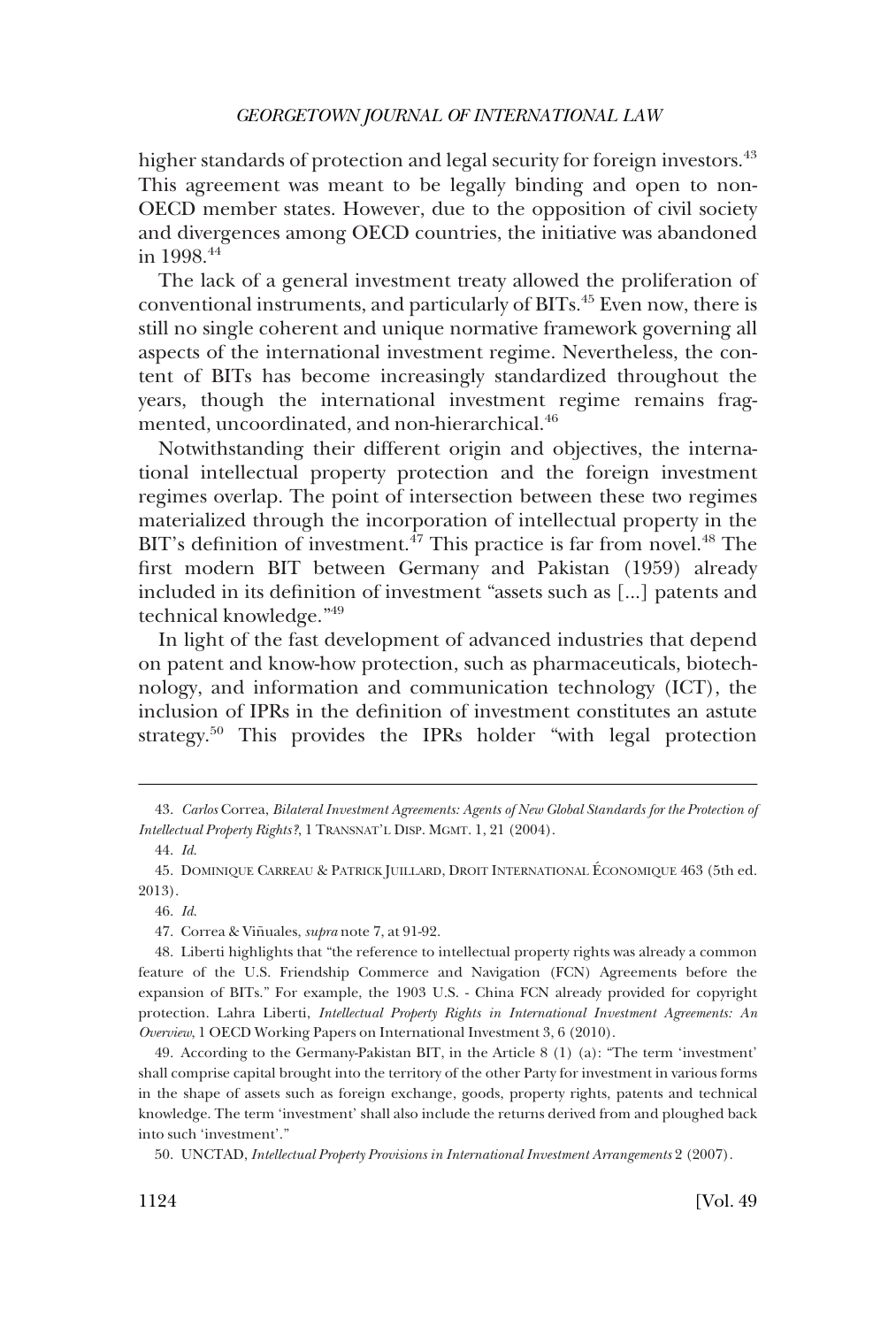necessary to support entry into a foreign market for investment (or trade) and to maintain a competitive position in that market."<sup>51</sup>

It is important to stress, however, that the primary target of the two protective regimes is different. As observed by Correa and Viñuales, "while IPRs protect an asset against acts (infringements) by third parties, the protection under BITs is conferred against actions/omissions by States, such as direct or indirect expropriation or other impairments."52 Besides, Ruse-Khan emphasizes that, while BITs contain standards of treatment which an individual foreign investor can invoke against a host state's measures to protect his investments abroad, international IP treaties oblige states to harmonize their domestic IP laws in order to offer foreign right holders adequate protection abroad for marketing goods and services with IP content.<sup>53</sup>

In a recent survey carried out by Correa and Viñuales, the authors identified that there are mainly four approaches to including IPRs within the definition of the term investment, namely: (i) by referring simply to "property" or "assets" of different types without express mention to IPRs; (ii) by referring generally to IPRs or to "intangible property"; (iii) by including an enumeration of the intangible assets covered, whether or not the list is explicitly characterized as nonexhaustive; and (iv) by referring explicitly to domestic or international law.<sup>54</sup> Each of these definition possibilities may have different legal implications.<sup>55</sup>

The main general consequence of including IP in the definition of investment resides in subjecting intellectual property "to the general guarantees afforded to investor under the BIT."56 Examples of guarantees include fair and equitable treatment, protection against unlawful expropriation, free transfer of funds, and an investor-state dispute settlement mechanism. Even though the great majority of BITs do not provide a detailed regulation of IPRs, they "do formally and substantively raise the level of IP protection from the pre-treaty status."57 Through the incorporation of IP into a broad definition of investment,

<sup>51.</sup> Gibson, *supra* note 42, at 367.

<sup>52.</sup> Correa & Vinuales, ~ *supra* note 7, at 91-92.

<sup>53.</sup> Henning Grose Ruse-Khan, *Investment Law and Intellectual Property Rights*, *in* INTERNATIONAL INVESTMENT LAW: A HANDBOOK 1692, 1708 (M. Bungenberg, J. Griebel, S. Hobe & A. Reinisch eds., 2015).

<sup>54.</sup> Correa & Vinuales, ~ *supra* note 7, at 93.

<sup>55.</sup> *See id*.

<sup>56.</sup> UNCTAD, *supra* note 50, at 4.

<sup>57.</sup> Valentina Vadi, *Towards a New Dialectics: Pharmaceutical Patents, Public Health and Foreign Direct Investment*, 5 NYU J. INTELL. PROP. & Ent. L. 113, 115 (2015).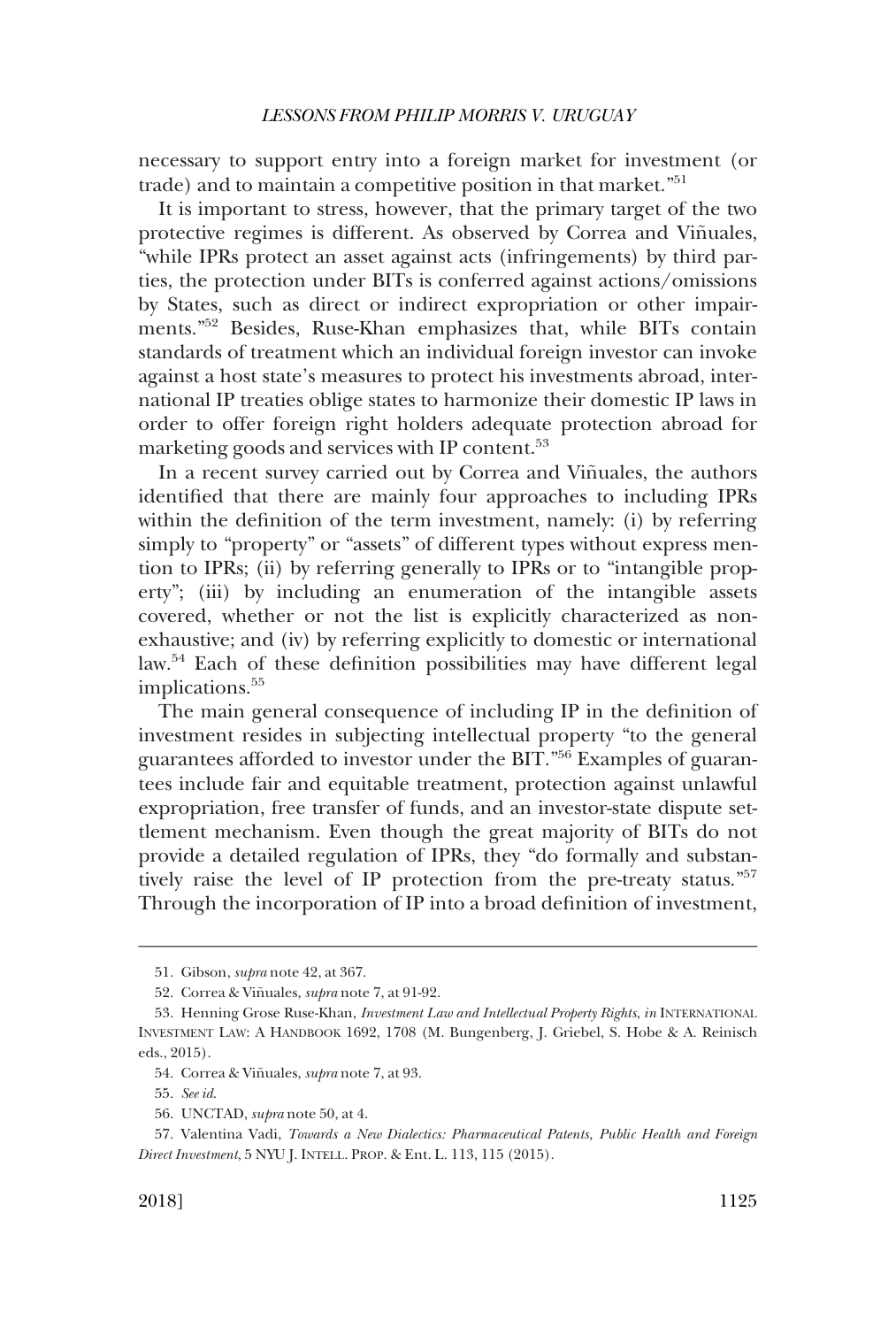BITs influence "the exercise of IPRs laws and in particular the capacity of host countries to control the acquisition and use of IPRs by foreign title-holders."<sup>58</sup>

Nevertheless, it is worth noting that the inclusion of IPRs in the definition of investment does not affect the territoriality principle, which determines that IPRs "do not extend beyond the territory of the sovereign that has granted the rights in the first place."59 That is to say, IPRs are granted by virtue of national laws and limited to the territory of the granting state. Therefore, in order for an IP holder to be considered an "investor" and be entitled to protection under a BIT, the subject matter at issue must be protected in the host country.60 Hence, BITs "do not create individual (intellectual) property rights, but merely protect (intellectual) property rights as far as they exist in domestic law."61

Central to this Article's analysis are also the non-discrimination principles shared between the international IP and investment law, particularly national treatment and most-favored-nation (MFN). They constitute cornerstones and longstanding features of both international regimes and are designed to prohibit discrimination in favor of locals over foreigners (national treatment) or between foreigners (MFN).<sup>62</sup> The application of those principles with regard to IPRs as protected investment raises mainly two issues.<sup>63</sup>

The first one regards whether national treatment and MFN obligations in BITs could be applied as to override the accepted reciprocity exceptions established in intellectual property agreements.64 The application of those principles in the IPRs agreements' context is subject to a number of cautiously negotiated exceptions.<sup>65</sup> The extent to which those exceptions would subsist the application of the national principle and MFN in a BITs' context is uncertain and can be clarified only case-by-case.<sup>66</sup>

<sup>58.</sup> Carlos Correa, *Investment Protection in Bilateral and Free Trade Agreements: Implications for the Granting of Compulsory Licenses*, 26 MICH. J. INT'L L. 331, 335 (2004).

<sup>59.</sup> Drahos, *supra* note 9, at 19.

<sup>60.</sup> Bryan Mercurio, *Awakening the Sleeping Giant: Intellectual Property Rights in International Investment Agreements*, 15 J. INT'L ECON. L. 871, 915 (2012). There is, however, one exception. Correa highlights the case of well-known trademarks, which receive protection without prior registration (TRIPS Agreement Article 16.2), Correa, *supra* note 43, *at* 10.

<sup>61.</sup> Ruse-Khan, *supra* note 53, at 1697.

<sup>62.</sup> Mecurio, *supra* note 60, at 882-83.

<sup>63.</sup> Ruse-Khan, *supra* note 53, at 1700.

<sup>64.</sup> See the exceptions in TRIPS Agreement Articles 3 (national treatment), 4 (MFN), Paris Convention Article 2 (national treatment), Bern Convention Article 5, Rome Convention Article 2.2 and Washington Treaty Article 5.2.

<sup>65.</sup> Correa, *supra* note 43, at 10.

<sup>66.</sup> *Id*. at 11.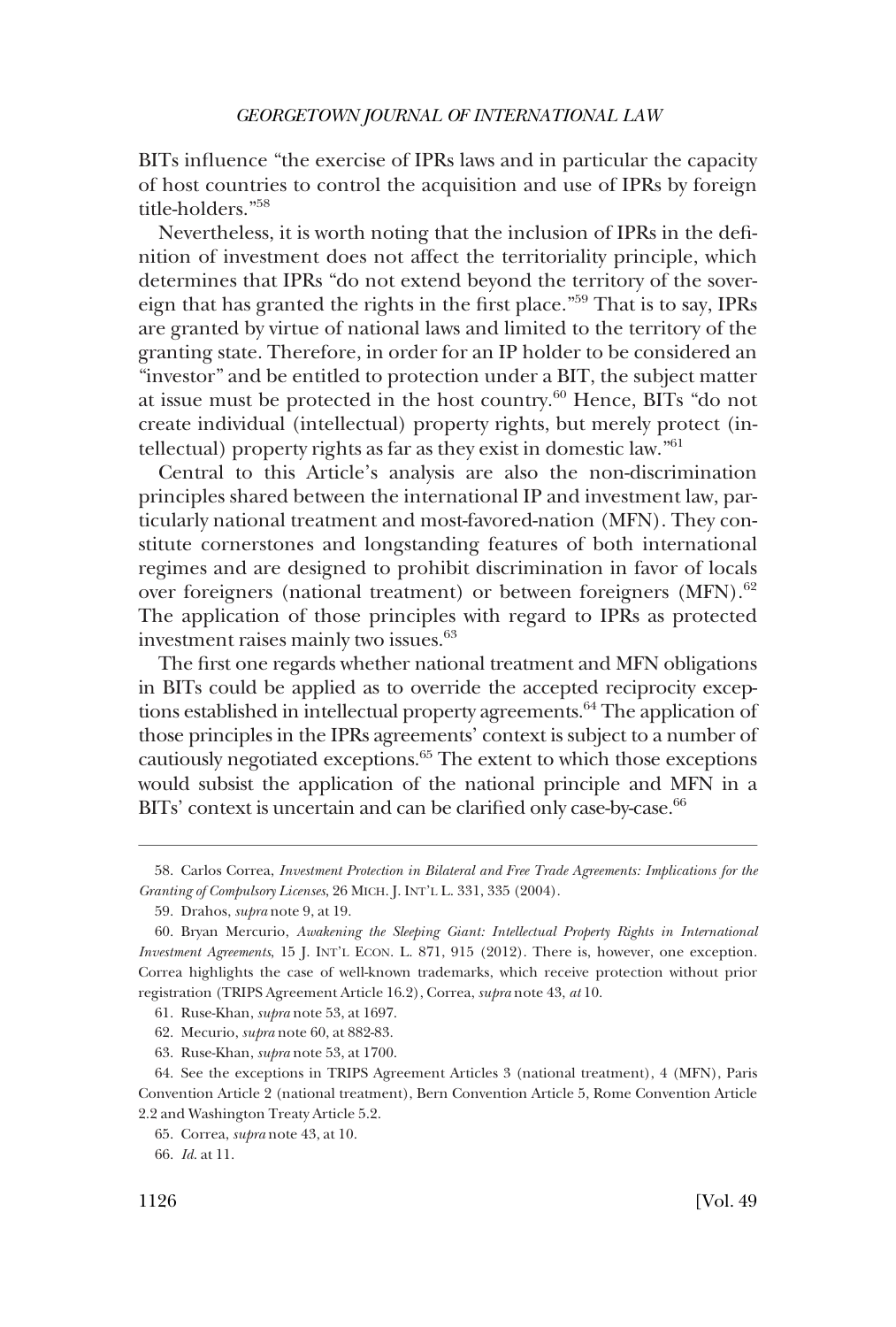The second issue concerns the elevation of IPRs' protection standards through the application of MFN in BITs. The MFN limits host countries' policy space with respect to future investment agreements because it requires the host country to unilaterally extend to investors from BITs partners any additional right that it grants to third countries in future agreements. $67$  As MFN permits the application of any future concession to IPR holders protected under the relevant BIT, the risk is that such cross-fertilization "could be used to extend protection beyond what is already provided."<sup>68</sup>

Another key point of the interface between the two regimes regards the settlement of disputes. Traditionally, international disputes involving IPRs obligations, such as the ones foreseen in the WIPO-administered treaties and in the TRIPS Agreement, are settled between states.<sup>69</sup> The inclusion of IPRs in the definition of investment constitutes a new avenue for settling this kind of dispute because it enables the investor to directly bring an IP claim against the host state.<sup>70</sup> The majority of BITs provide for the settlement of disputes through the investor-state arbitration according to the rules of the International Centre for Settlement of Investment Disputes (ICSID) or the United Nations Commission on International Trade Law (UNCITRAL), among other options less frequent such as the International Chamber of Commerce  $(ICC)$ , or the Stockholm Chamber of Commerce  $(SCC)$ .<sup>71</sup> This possibility introduces an extra enforcement mechanism for IPRs holders engaged in foreign investment, because they no longer have to rely solely on the host state's judicial system nor on lobbying before its own government to settle the dispute.

Accordingly, the claim can be brought directly against the host state in arbitration.<sup>72</sup> This includes challenging governmental measures that supposedly have a negative impact on the IP-based investment, for example, "the issuance of a compulsory license over a foreign investor's patents that comprise an integral part of the foreign investment."73 From Chaisse and Nagaraj's perspective, this settlement avenue secures the rights of investors but exposes host states' IP measures to treaty obligations and investor-state dispute

<sup>67.</sup> *Id*. at 12.

<sup>68.</sup> Mecurio, *supra* note 60, at 886.

<sup>69.</sup> Susy Frankel, *Interpreting the Overlap of International Investment Property Law*, 19 J. INT'L ECON. L. 121, 121-22 (2016).

<sup>70.</sup> Vadi, *supra* note 57, at 118.

<sup>71.</sup> Xavier Júnior, *supra* note 36, at 51-52.

<sup>72.</sup> Frankel, *supra* note 69, at 121.

<sup>73.</sup> Gibson, *supra* note 42, at 374-75.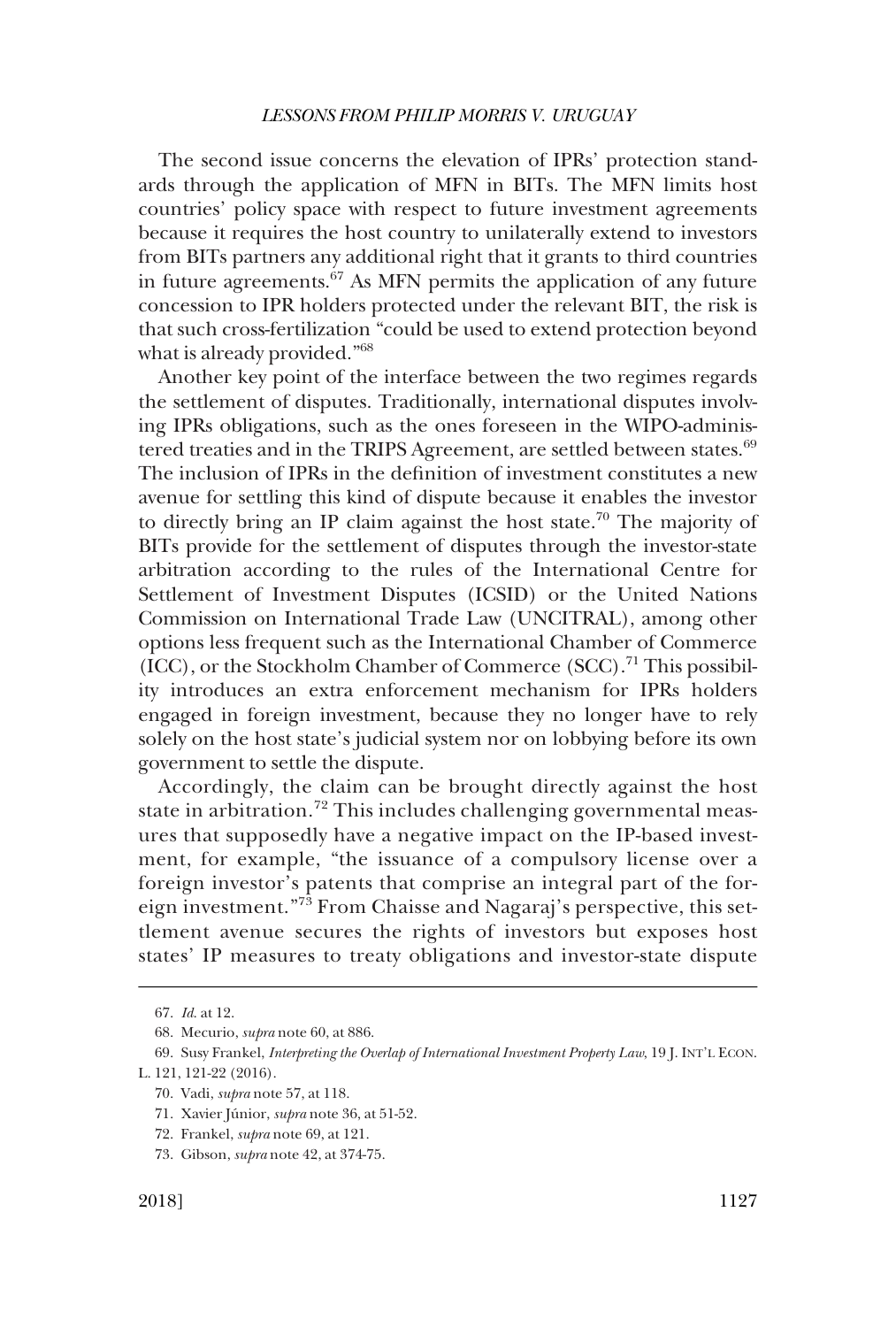<span id="page-11-0"></span>settlement, which may provide much greater assurance of compliance than state-state dispute settlement.<sup>74</sup>

The above-mentioned examples are just some of many intersections between the international IP and the investment regimes. They help us to understand the broad picture that pervades the current disputes involving IPRs protection and enforcement through BITs. In order to fully assess the implications of the *Philip Morris v. Uruguay*  case, it is also necessary to consider how much room the state has to implement public interest measures in an investment agreement's context.

# III. POLICY SPACE FOR DOMESTIC PUBLIC INTEREST AND TRADE AND INVESTMENT AGREEMENTS

Nowadays, the new generation of Bilateral and Preferential Trade and Investment Agreements aims explicitly at supporting the formation of global value chains and attends the preferences of transnational corporations. There are tensions, however, between the goals of trade liberalization to generate global and national wealth and the protection and promotion of public interests.75

When investors choose to invest abroad, they typically claim high levels of protection and require from the host governments a greater industry involvement in policy-making.76 In this sense, they may restrict the state regulatory scope, for instance, by requiring "changes in the domestic policies to enable [. . .] regulatory coherence, transparency, trade facilitation, and harmonization."77 This kind of intrusion through international investment provisions on regulatory control of local governments in health, environmental, labor, or consumer regulations may limit the policy space<sup>78</sup> or "the freedom, scope, and mechanisms that governments have to choose, design and implement public

<sup>74.</sup> Chaisse & Nagaraj, *supra* note 29, at 269.

<sup>75.</sup> Sharon Friel, Libby Hattersley & Ruth Townsend, *Trade Policy and Public Health*, 36 ANN. REV. PUB. HEALTH 325 (2015).

<sup>76.</sup> *Id*.

<sup>77.</sup> Friel, Hattersley & Townsend, *supra* note 75, at 329.

<sup>78.</sup> The term policy space has been used to highlight the 'tensions between international economic integration and the autonomy available to States to pursue policies that effectively support their economic and social development. According to Asa Romson "there are several legal terms that also reflect aspects of policy space, 'Sovereignty' being the most common." ÅSA ROMSON, ENVIRONMENTAL POLICY SPACE AND INTERNATIONAL INVESTMENT LAW 35 (2012). In trade and investment agreements, as the prime instrument for trade liberalization, the loss of policy space can lead to negative outcomes and, one of them, is the loss of sovereignty of the host State.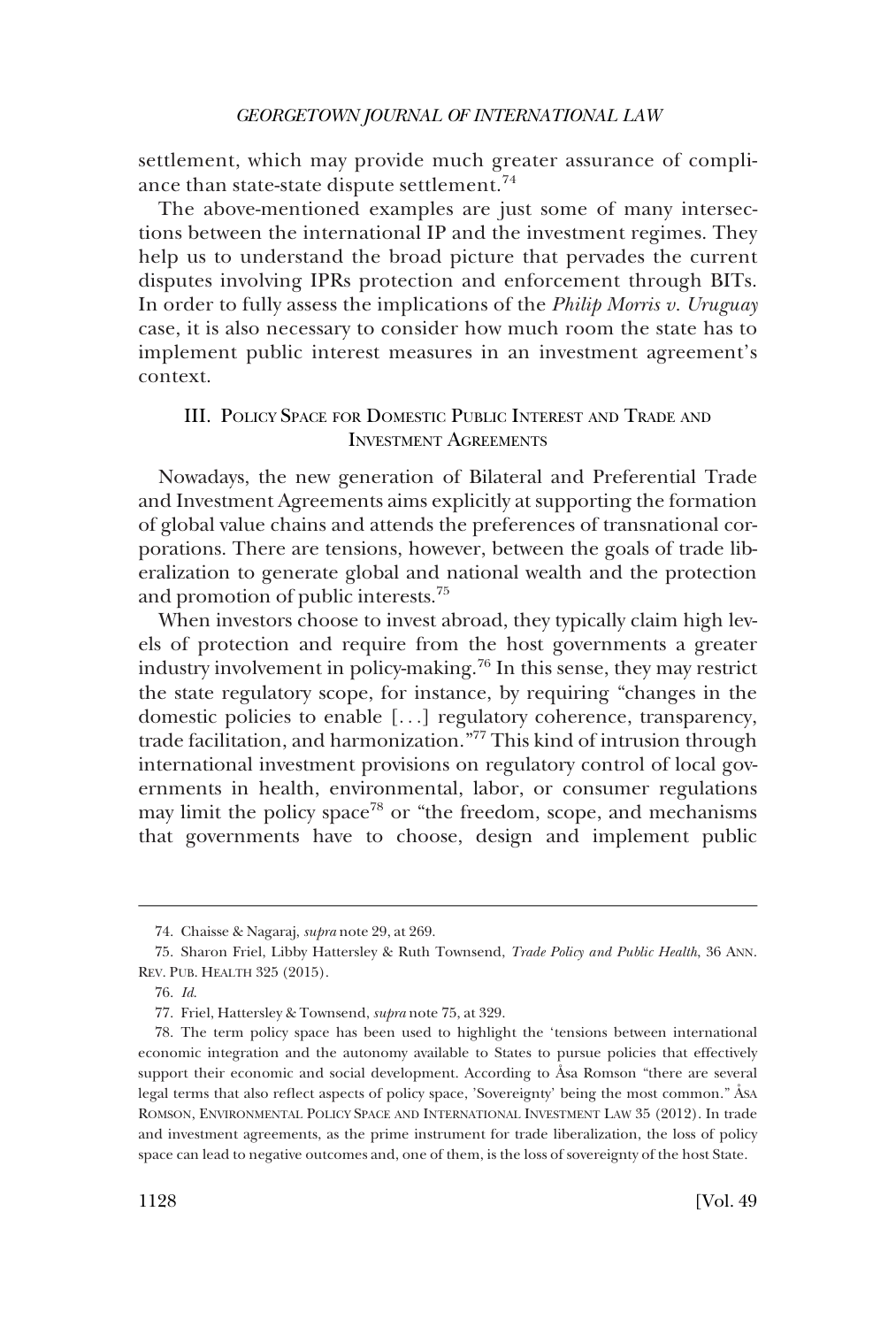policies to fulll [related priorities and aims]."79

This intervention of investors can lead to policy or regulatory chill and discourage governments from implementing policy measures or new legislation aimed to favor the prioritization of fundamental and human rights.<sup>80</sup> This possibly also can make countries hesitant while awaiting the outcomes of trade and investment disputes in the WTO or in investor-state arbitral tribunals, such as under the ICSID or UNCITRAL administration.<sup>81</sup>

Many states develop their investment agreements or preferential trade agreements (PTAs) with investment chapters providing a core set of protections against domestic regulatory framework, such as rules on (direct and indirect) expropriation and on compensation for domestic measures that diminish or interfere with property rights. Usually, these agreements also establish provisions on fair and equitable treatment.<sup>82</sup> Under these provisions, foreign investors can bring claims in cases of arbitrary, discriminatory, or unreasonable treatment; denial of procedural fairness; or when the host state fails to meet the investor's legitimate expectations.<sup>83</sup> Given its abstract and wide nature and the absence of a common definition, the application of "fair and equitable treatment" provisions in international investment agreements is complex.84 Nevertheless, in observing the last demands on the ICSID, this clause is frequently raised as an appropriate and comprehensible argument in investment disputes.

The type of investment provision that most significantly challenges countries' policy space is the indirect expropriation clause. In the indirect expropriation there is no direct transference of the property by the state, but there is a diminishment of the rights without the true transferal of the property.85 In this situation, state regulatory measures may imply in a significant reduction in the value of the investment, causing

<sup>79.</sup> Meri Koivusalo, Ted Schrecker & Ronald Labonte´, *Globalization and Policy Space for Health and Social Determinants of Health*, *in* GLOBALIZATION AND HEALTH: PATHWAYS, EVIDENCE AND POLICY 105, 105 (Ronald Labonté et al. eds., 2009).

<sup>80.</sup> Friel, Hattersley & Townsend, *supra* note 75, at 329

<sup>81.</sup> *Id*.

<sup>82.</sup> VERA THORSTENSEN, ALEBES LINHARES MESQUITA & VIVIAN DANIELE ROCHA GABRIEL, REGULAMENTAÇÃO INTERNACIONAL DO INVESTIMENTO ESTRANGEIRO: DESAFIOS E PERSPECTIVAS PARA O BRASIL (2018).

<sup>83.</sup> Gary Fooks & Anna Gilmore, *International Trade Law, Plain Packaging and Tobacco Industry Political Activity: The Trans-Pacific Partnership*, 23 TOBACCO CONTROL 1, 2 (2014).

<sup>84.</sup> THORSTENSEN, MESQUITA & GABRIEL, *supra* note 82, at 26.

<sup>85.</sup> MUTHUCUMARASWAMY SORNARAJAH, THE INTERNATIONAL LAW ON FOREIGN INVESTMENT (2010).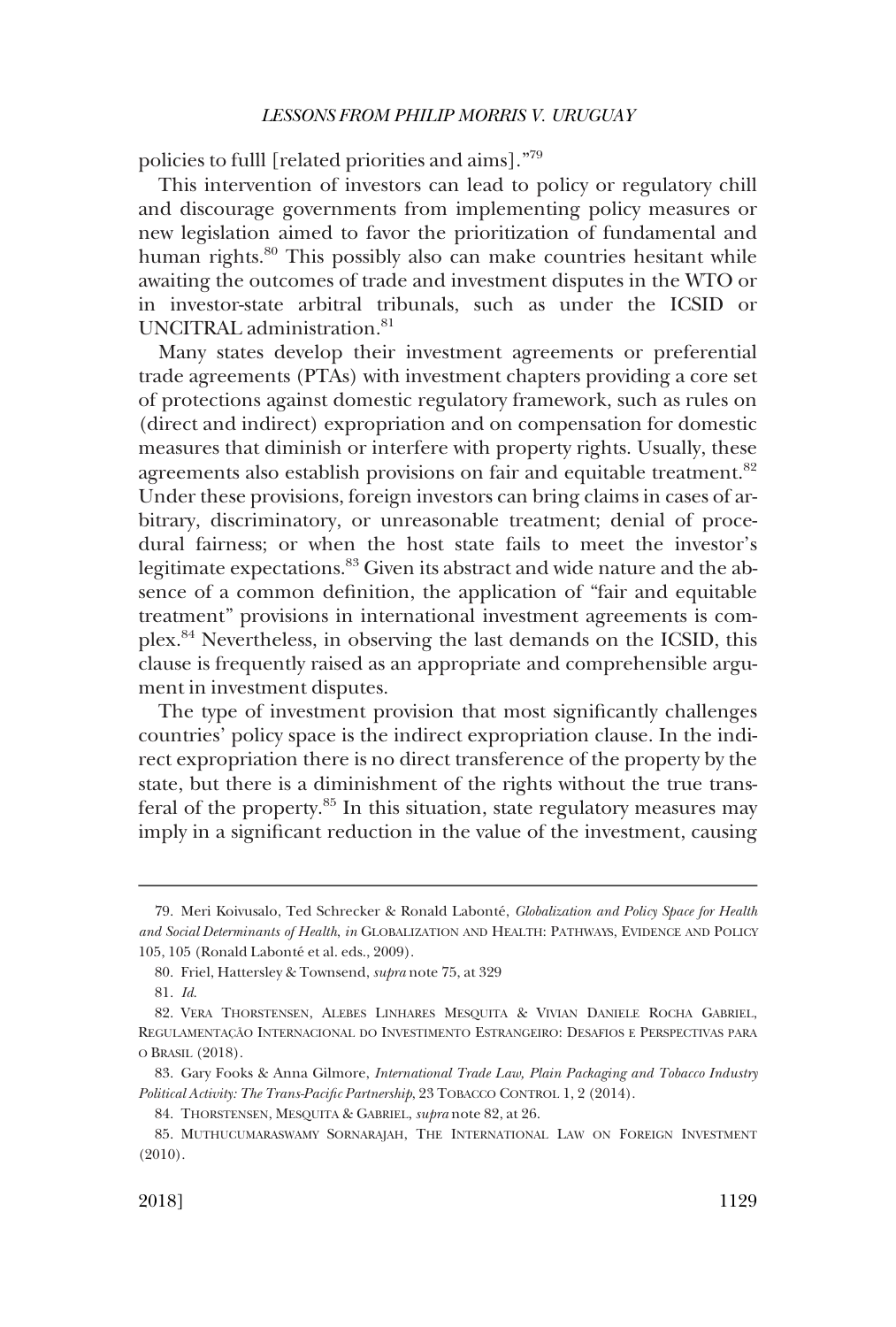severe economic losses for the investor. Investors allege that the measures become so harmful to the foreign investor that they make the maintenance of the property or the exercise of the activity very expensive.<sup>86</sup> Accordingly, there is no alternative but to sell the enterprise even at a lower price and to leave the host state.<sup>87</sup>

However, it is difficult to circumscribe the limits of regulatory expropriation and how state action becomes expropriatory because the concept of indirect expropriation is still very imprecise, and the national jurisprudence is not converging on it.<sup>88</sup> In addition, one alternative that has been proposed is the explicit prediction in the BITs of the exceptional nature of indirect expropriations, such as in the case of the US-Uruguay BIT.<sup>89</sup>

Globalization and global economic actors, through international agreements, have also impacted health issues. The rise of provisions in trade and investment agreements that include requirements for behind-the-border alterations of domestic policy and regulatory regimes, such as tobacco, alcohol, and highly processed foods, is now a reality as a result of the health-damaging products and the consequent global diffusion of unhealthy lifestyles and the engagement to control the consumption of these commodities.<sup>90</sup> According to McNeil et al.:

[T]he call from health advocates around the world call for trade and investment rules that better reflect health priorities is backed by a growing body of new evidence of the ways international trade and investment impact how people work, what they consume and how products are made in ways that affect

<sup>86.</sup> Vivian Daniele Rocha Gabriel, *A PROTEÇÃO JURÍDICA DOS INVESTIMENTOS BRASILEIROS NO EXTERIOR* (2017).

<sup>87.</sup> SORNARAJAH, *supra* note 85, at 368-70.

<sup>88.</sup> Friel, Hattersley & Townsend, *supra* note 75, at 329.

<sup>89.</sup> According to Annex B from the US-Uruguay BIT "[t]he determination of whether an action or series of actions by a Party, in a specific fact situation, constitutes an indirect expropriation, requires a case-by-case, fact-based inquiry that considers, among other factors: (i) the economic impact of the government action, although the fact that an action or series of actions by a Party has an adverse effect on the economic value of an investment, standing alone, does not establish that an indirect expropriation has occurred; (ii) the extent to which the government action interferes with distinct, reasonable investment-backed expectations; and (iii) the character of the government action." Treaty Between the United States of America and the Oriental Republic of Uruguay Concerning the Encouragement and Reciprocal Protection of Investment, U.S-Uy., Nov. 4, 2005, S. Treaty Doc. No. 109-9. *See* Vivian Daniele Rocha Gabriel, *THE INTERNATIONAL LAW ON FOREIGN INVESTMENT* (2017).

<sup>90.</sup> Friel, Hattersley & Townsend, *supra* note 75, at 329.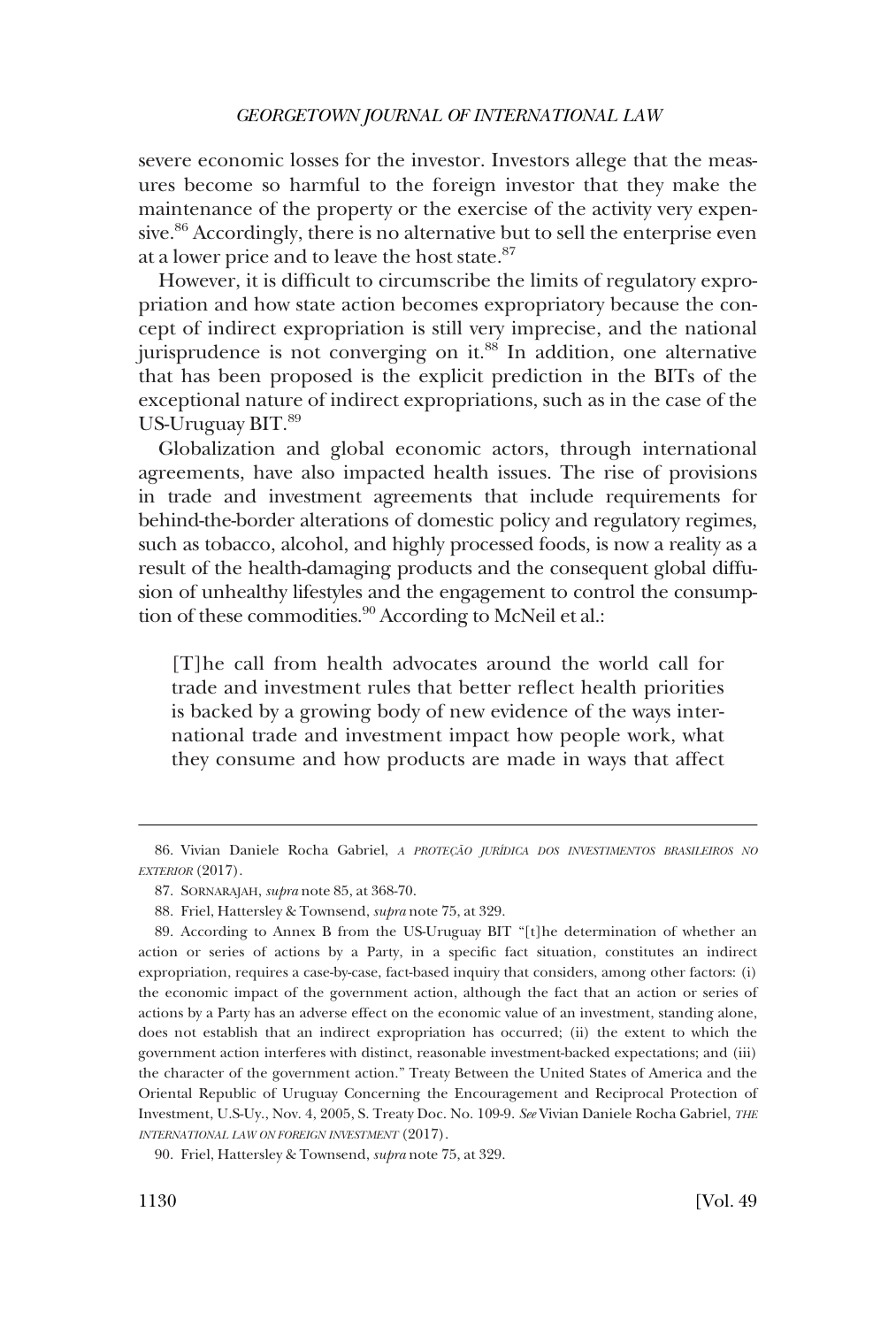health outcomes.<sup>91</sup>

In particular, the orientation of national health policy towards tobacco is based on the World Health Organization (WHO) Framework Convention on Tobacco Control (FCTC), the leading international treaty that tries to provide measures in favor of public health and the control of tobacco harms.<sup>92</sup> First, the preamble of the FCTC establishes that "the need to be alert to any efforts by the tobacco industry to undermine or subvert tobacco control efforts and the need to be informed of activities of the tobacco industry that have a negative impact on tobacco control efforts."93 Second, it is important to highlight Article 5.3, which asserts that "in setting and implementing their public health policies with respect to tobacco control, Parties shall act to protect these policies from commercial and other vested interests of the tobacco industry in accordance with national law."94 Conforming to the guidelines delivered by the Convention, nowadays, the most evident and modern measures concerning tobacco control and the preservation of public health, which can affect trade and investors properties, are the graphic health warnings and the plain packaging of tobacco products, encompassing intellectual property rights.

Trade and investment agreements may also include provisions that emphasize the right to regulate or right to regulate for given aims. According to Koivusalo, however, "these can be limited to further (circular) clauses, which subject these aims to compliance on what has otherwise been written in the treaty, which is what is in general assumed in any case."95 Thus, this kind of provision merely clarifies the fact that states are able to regulate under the broader legal framework. The Trans-Pacific Partnership (TPP)<sup>96</sup> has such a provision, Article 9.16, which provides that:

<sup>91.</sup> Desmond McNeil et al., *Trade and Investment Agreements: Implications for Health Protection*, 51 J. WORLD TRADE 159, 160 (2017).

<sup>92.</sup> *See* Tsai-yu Lin, *Preventing Tobacco Companies' Interference with Tobacco Control Through Investor-State Dispute Settlement under the TPP*, 8 ASIAN J. WTO & INT'L HEALTH L. & POL'Y 565, 568 (2013).

<sup>93.</sup> World Health Org. [WHO], WHO Framework Convention on Tobacco Control, pmbl., ¶ 19 (2003).

<sup>94.</sup> Lin, *supra* note 92, at 568.

<sup>95.</sup> Meri Koivusalo, *Policy Space for Health and Trade and Investment Agreements*, 29 HEALTH PROMOTION INT'L 29, 32 (2014).

<sup>96.</sup> The TPP's final text was adopted in October 2015 by the 12 Asian Pacific Countries (United States, Brunei, Chile, New Zealand, Singapore, Australia, Canada, Japan, Malaysia, Mexico, Peru and Vietnam). During Barack Obama's administration, the TPP was never presented to the U.S. Congress given the lack of necessary parliamentary support to ratify it. In his first week as President, Donald Trump withdrew the United States from this mega regional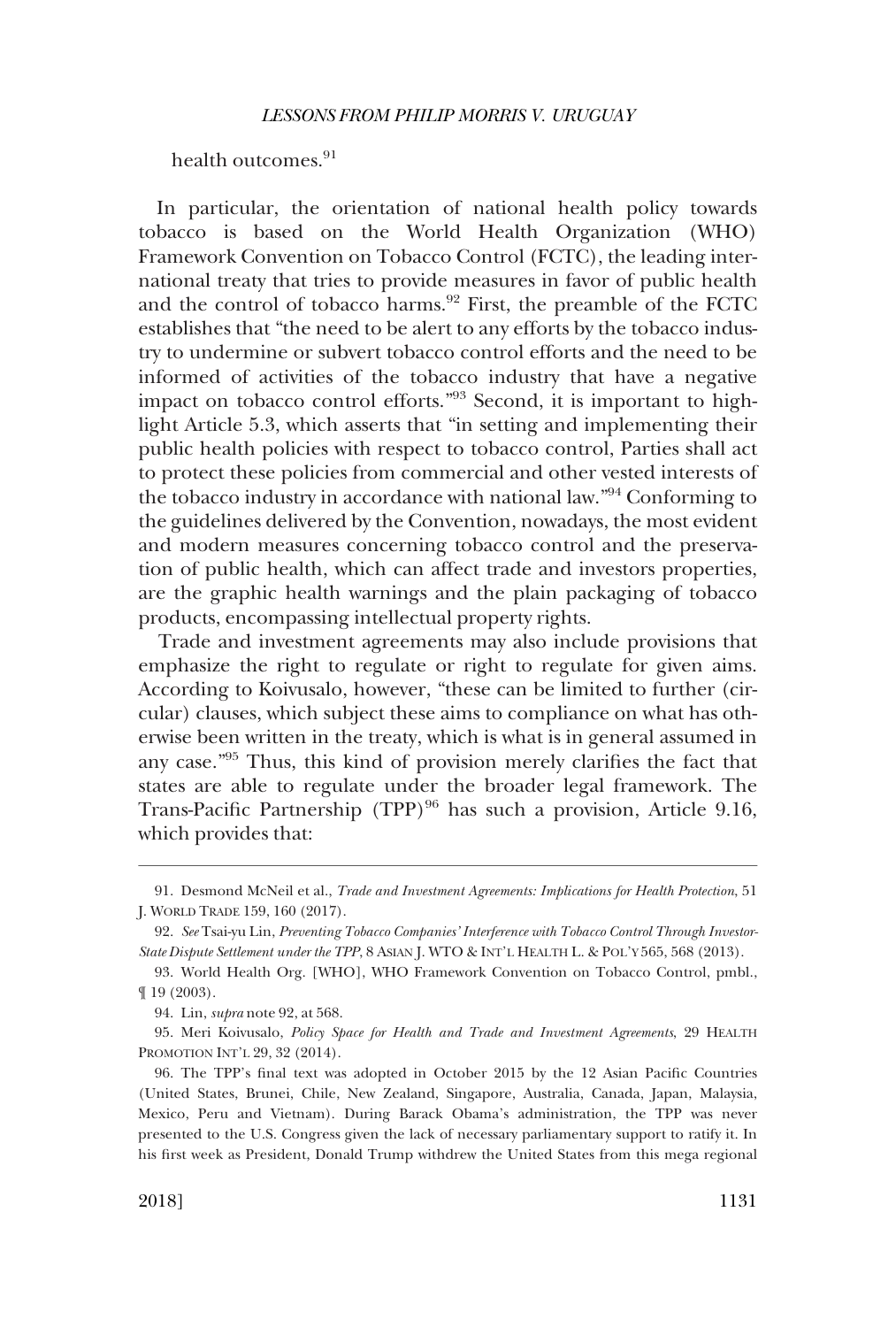Nothing in this Chapter shall be construed to prevent a Party from adopting, maintaining or enforcing any measure otherwise consistent with this Chapter that it considers appropriate to ensure that investment activity in its territory is undertaken in a manner sensitive to environmental, health or other regulatory objectives.<sup>97</sup>

Despite the openness to regulate, Article 3(b) of Annex 9-B complements this language by stating that nothing in these provisions can be used by States to deprive in any way the investor¨s property. The Article's text reads:

### Annex 9-B

3. The second situation addressed by Article 9.8.1 (Expropriation and Compensation) is indirect expropriation, in which an action or series of actions by a Party has an effect equivalent to direct expropriation without formal transfer of title or outright seizure.

(b)Non-discriminatory regulatory actions by a Party that are designed and applied to protect legitimate public welfare objectives, such as public health safety and the environment, do not constitute indirect expropriations, except in rare circumstances.<sup>98</sup>

Thus, the TPP has some peculiarities and according to Article 3 (b) of Annex 9-B, some type of regulations, even if they were discriminatory, cannot be the base of an indirect expropriation claim. In this situation, there is no change in the rights of possession of the physical

97. OFFICE OF THE UNITED STATES TRADE REPRESENTATIVE (USTR), THE TRANS-PACIFIC PARTNERSHIP, Chapter 9, art. 9.16, [https://ustr.gov/sites/default/files/TPP-Final-Text-Investment.](https://ustr.gov/sites/default/files/TPP-Final-Text-Investment.pdf)  [pdf.](https://ustr.gov/sites/default/files/TPP-Final-Text-Investment.pdf)

98. The clear mention to health measures is still complemented by the footnote 37, which provides that "For greater certainty and without limiting the scope of this subparagraph, regulatory actions to protect public health include, among others, such measures with respect to the regulation, pricing and supply of, and reimbursement for, pharmaceuticals (including biological products), diagnostics, vaccines, medical devices, gene therapies and technologies, health-related aids and appliances and blood and blood-related products." *Id*. at 37 n.37.

trade agreement. Even though the TPP might never enter into force due to political changes in the

U.S. government, the rules adopted in the Agreement's text is already influencing negotiations in the multilateral, plurilateral and bilateral levels. Its relevance resides in consensus achieved among 12 developed and developing countries on sensitive issues, such as policy space for domestic public interest. For that reason, it is important to analyze its provisions within the scope of this article.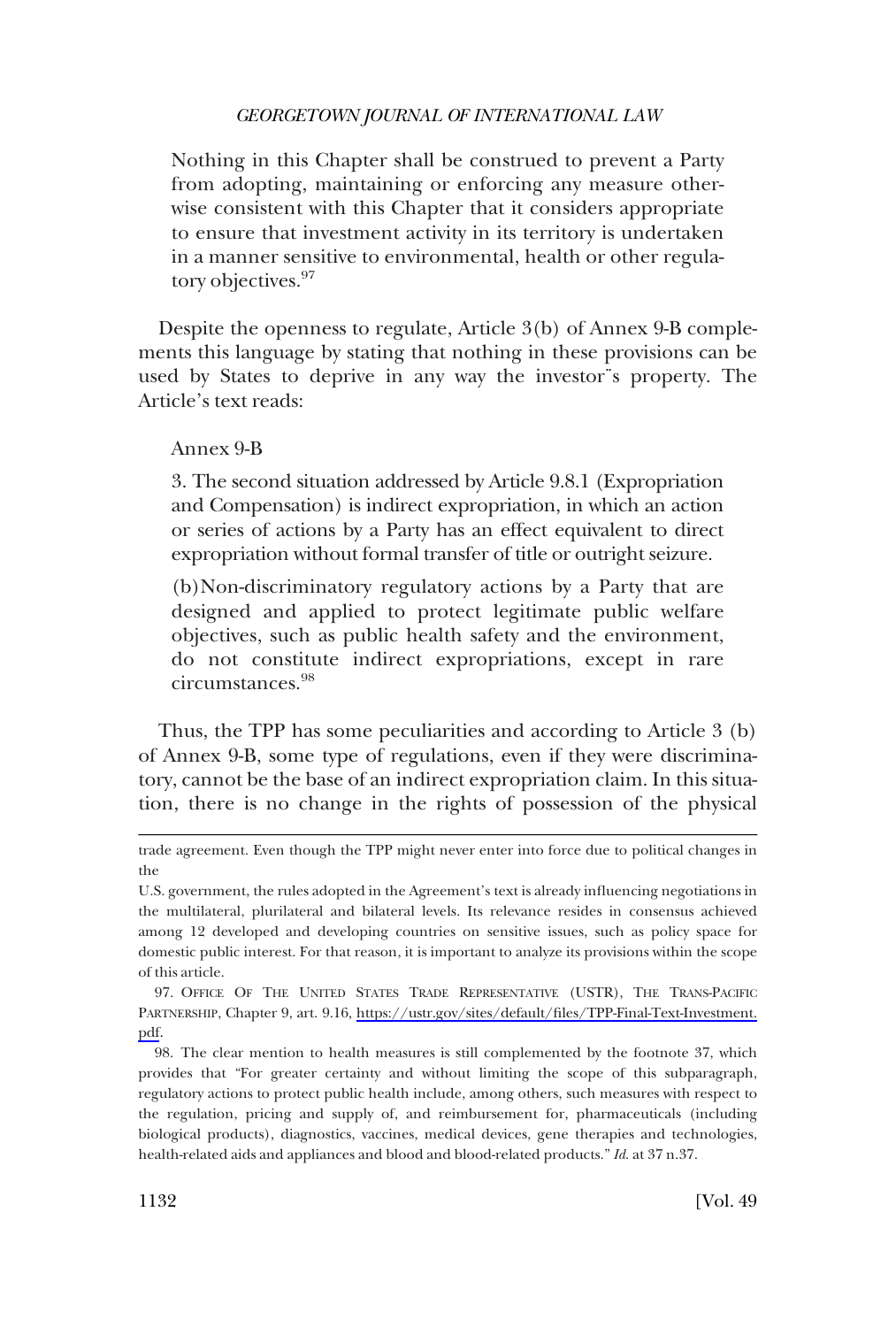property of the foreign investor, but there is a diminishment of their property rights, which is carried out without the necessary deposition of the property.<sup>99</sup>

Despite the exclusion of public health measures of indirect expropriation scope, it can also be alleged in the core of fair and equitable treatment and full protection and security provisions. This possibility is provided in a vague way in Article 9.6, encompassing the customary international law minimum standard of treatment of aliens as the standard of treatment to be afforded to covered investments.<sup>100</sup> The wideness of the provision implies that any discrimination could be claimed based on the violation of this standard of treatment, and it could be alleged in virtually all investment cases.<sup>101</sup>

Thus, the adoption of international agreements not only grants parties rights, but also subjects them to obligations that shall be implemented and respected nationally. Even if this means that states give up part of their sovereignty to enact and enforce laws unilaterally, the increasing economic interdependence among nations encourages them to enter into cooperative arrangements.<sup>102</sup> Such commitments are supported by the mutual gains that international cooperation and rule of law can provide in the long term.<sup>103</sup> In this sense, international agreements should not be seen as a straightjacket on states' regulatory autonomy, but rather as designed to respect states' policy space for enacting regulations that protect public interests such as human life and health.

According to Koivusalo,  $104$  a number of WTO dispute settlement cases have already dealt with health-related policies, especially with respect to tobacco and alcohol-related measures.<sup>105</sup> Moreover, there are cases in which entrepreneurs have brought claims through

<sup>99.</sup> SORNARAJAH, *supra* note 85, at 367.

<sup>100.</sup> *See* USTR, *supra* note 97, art. 9.6.

*See* Julia Cruz, *Putting the Pieces Together: Human Rights and Investment Law*, BLOG DE LA 101. FUNDACIO´ N PARA EL Debido PROCESO (Feb. 28, 2017), [https://dplfblog.com/2017/02/28/](https://dplfblog.com/2017/02/28/putting-the-pieces-together-human-rights-and-investment-law/)  [putting-the-pieces-together-human-rights-and-investment-law/.](https://dplfblog.com/2017/02/28/putting-the-pieces-together-human-rights-and-investment-law/)

<sup>102.</sup> Vera Thorstensen et al., *Acordos Preferenciais de Comércio: da multiplicação de novas regras aos mega-acordos comerciais*, BOLETIM DE ECONOMIA E POLI´TICA INTERNACIONAL, v.16, n. IPEA, 5-18 (2014).

<sup>103.</sup> *Id*.

<sup>104.</sup> Koivusalo, *supra* note 95, at 30.

<sup>105.</sup> For example, *see* Appellate Body Report, *Japan–Alcoholic Beverages*, WTO Doc. WT/DS8/ AB/R (adopted Oct. 4, 1996); Panel Report, *Korea–Alcoholic Beverages*, WTO Doc. WT/DS75/R (adopted Sep. 17, 1998); Appellate Body Report, *Chile–Alcoholic Beverages*, WTO Doc. WT/DS87/ AB/R (adopted Dec. 15, 1999); Appellate Body Report, *US–Clove Cigarettes*, WTO Doc. WT/ DS406/AB/R (adopted Apr. 4, 2012).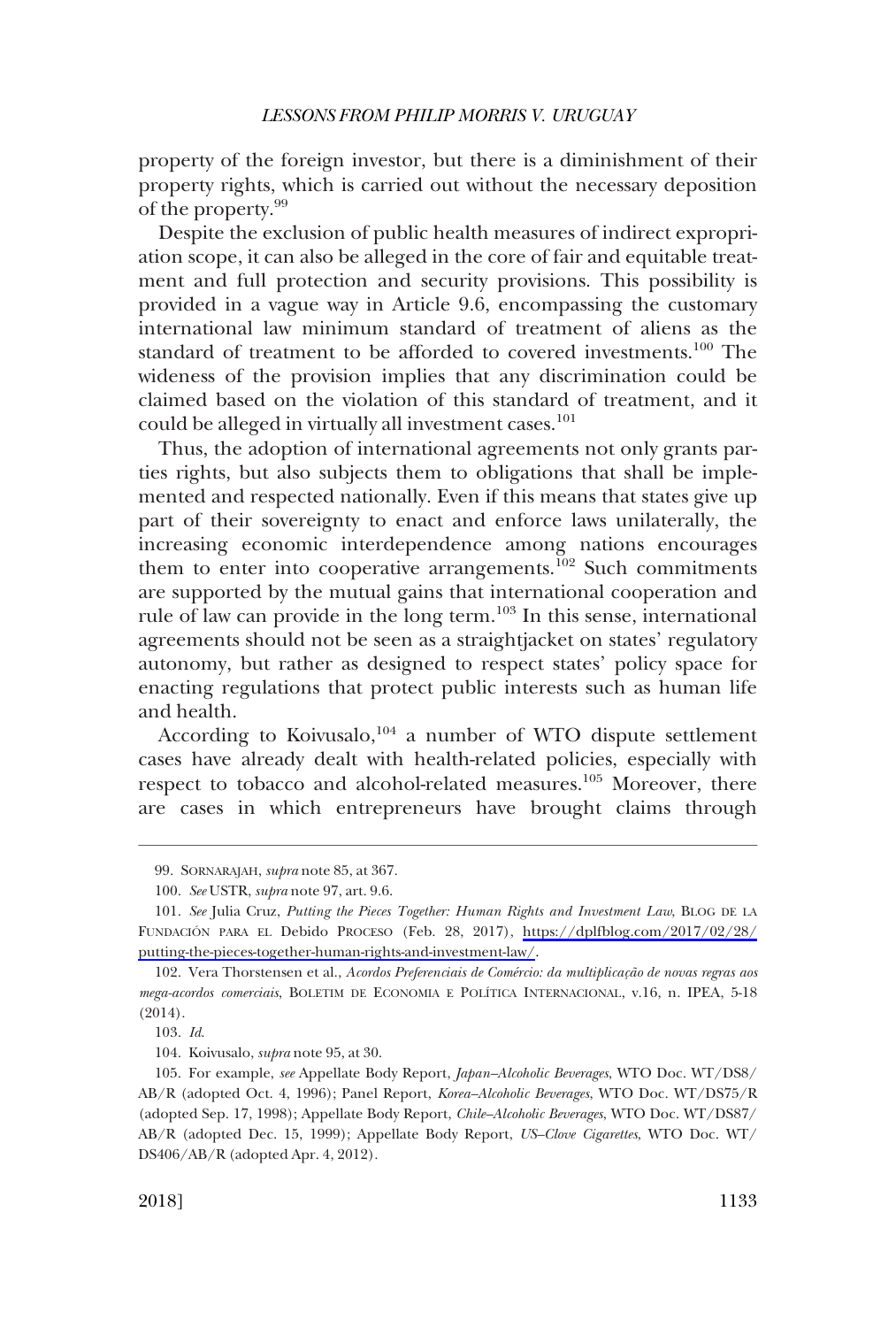<span id="page-17-0"></span>investment arbitration on the basis of investment agreements based on health-related public policy measures, challenging the domestic measures per se as if they were violations of investors rights. The best known of those is the recent case against Australia's plain packaging law on tobacco and the *Philip Morris v. Uruguay* case. The former is still in progress in the WTO, while the arbitral award in the latter has recently be published. The positions of the different stakeholders as well as the results and the implications of the *Philip Morris v. Uruguay* case will be explained in the following section.

### IV. PHILIP MORRIS V. URUGUAY

On July 8, 2016, the Award of the Tribunal in *Philip Morris v. Uruguay*  was dispatched to the parties and made publicly available.<sup>106</sup> The case was filed in the ICSID on the basis of the BIT between Uruguay and Switzerland.<sup>107</sup> The controversy is an unprecedented case in the world investment system and in the South American system, because it involves intellectual property assets from tobacco companies and raises the legitimacy of domestic public policies facing the right of investors, the main core of this article. The dispute is systematically important for the following reasons.

First, it recognizes the legitimate health policy concerns of com bating smoking to the detriment of the interests of international entrepreneurs.108 The public policy against tobacco was recognized as legitimate, and according to the Arbitral Tribunal, it does not imply in a compensation to investors, even if it has impacted in anyway the investors rights or diminished the value of the products or the trademarks. Second, it represents the victory of a South American state in an investment arbitration. In most prior investment disputes, the countries of the region, for instance, Bolivia, Ecuador, Venezuela, and Argentina, were internationally condemned.<sup>109</sup> Third, this is the first controversy presented by a tobacco company in an investment arbitration.<sup>110</sup> This

<sup>106.</sup> Philip Morris Brands Sàrl, Philip Morris Prods. S.A. and Abal Hermanos S.A. v. Oriental Republic of Uru., ICSID Case No. ARB/10/7, Award on Merits (July 8, 2016), [http://icsidfiles.](http://icsidfiles.worldbank.org/icsid/ICSIDBLOBS/OnlineAwards/C1000/DC9012_En.pdf) [worldbank.org/icsid/ICSIDBLOBS/OnlineAwards/C1000/DC9012\\_En.pdf](http://icsidfiles.worldbank.org/icsid/ICSIDBLOBS/OnlineAwards/C1000/DC9012_En.pdf).

<sup>107.</sup> *Id*. ¶ 1.

<sup>108.</sup> Tania Voon, *Philip Morris v. Uruguay: Implications for Public Health*, 18 J. OF WORLD INVMENT. & TRADE 320 (2017).

<sup>109.</sup> Vivian Daniele Rocha Gabriel & José Augusto Fontoura Costa, O Brasil e a proteção jurídica dos investimentos estrangeiros: da negociação de novos acordos à reflexão sobre o seu cumprimento a partir da *arbitragem de investimentos*, 46 REVISTA DE DERECHO Y ECONOMI´A 57 (2016).

<sup>110.</sup> Magdalena Bas Vilizzio, *Claves Del Caso Philip Morris Contra Uruguay en el Escenario Sudamericano*, 2 INFORME DE COYUNTURA ORALC 40, 48 (2016).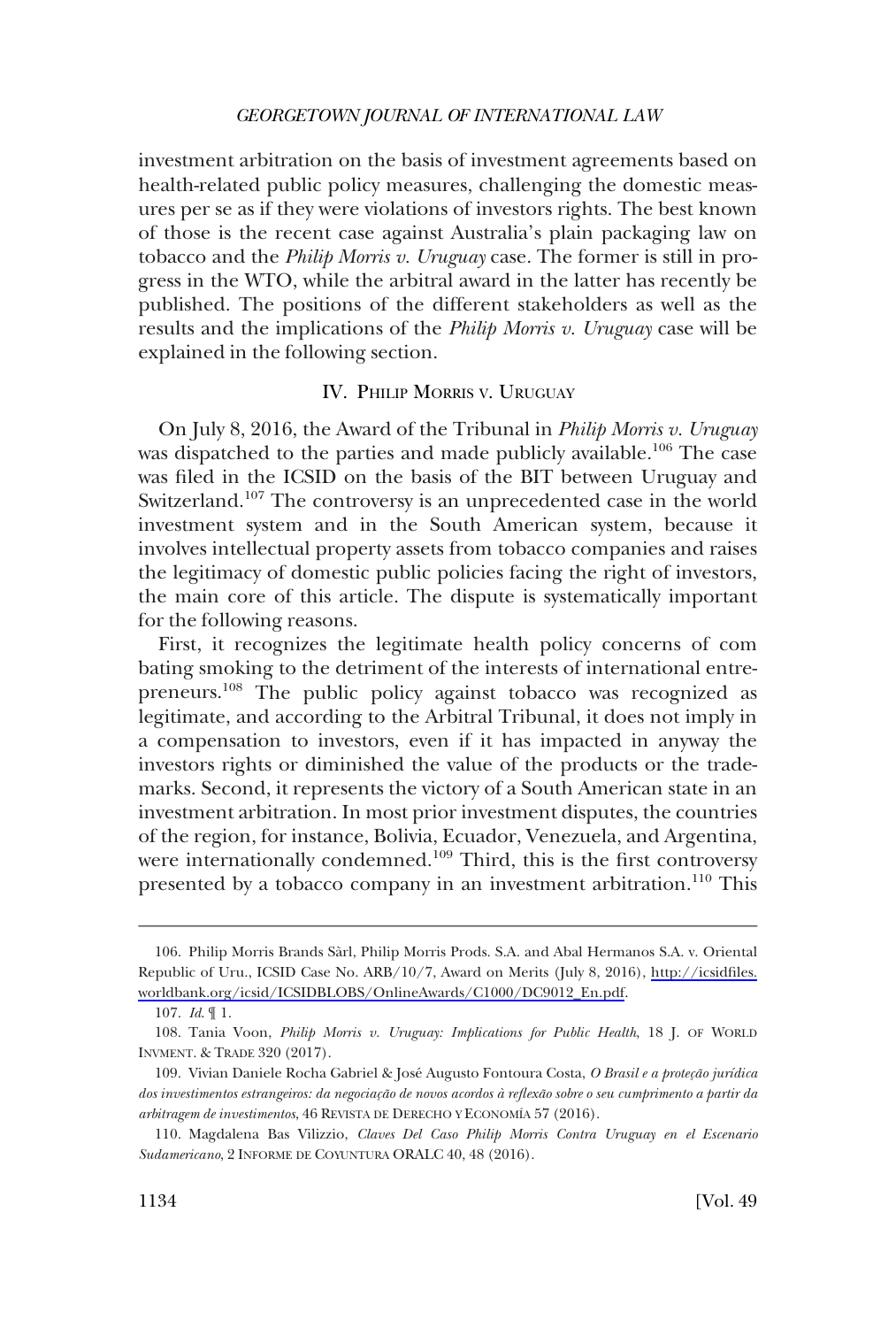fact has highlighted the antagonistic relationship between investments within the framework of a broad definition of investment (including trademarks) and the freedom of sovereign states to enact rules to provide major protection to public health in compliance with international human rights protection standards. Fourth, the case influenced the negotiation of the TPP by excluding tobacco control measures (Article  $29.5$ ) from the investor-state dispute settlement.<sup>111</sup> This flexibility allowed the Parties to exclude such measures at any time, even at the beginning or during the arbitration process. $^{112}$ 

The claimants challenged that during Tabaré Vasquez's first government (2005-2010), Uruguay enacted two tobacco control laws that violate the *Switzerland – Uruguay* BIT for several reasons. First, the requirement that brands have to have a single image was challenged.<sup>113</sup> This single presentation requirement (SPR) could preclude tobacco manufacturers (investors) from marketing more than one variant of cigarette per brand family.114 It allowed one of the claimants, Abal Hermanos SA (Abal) "to sell only one product variant per brand, e.g., 'Marlboro Red,' rather than multiple variants, e.g., 'Marlboro Red,' 'Marlboro Gold,' 'Marlboro Blue.'"<sup>115</sup> The regulations also banned the use of the words "light," "ultra-light," and "mild" from the packages (Order No 514/2008).116 The company argued these practices created misguided beliefs that the products are safer for smokers.117 Philip Morris claimed that because of the measures in force, it had to withdraw from the Uruguayan market seven of its thirteen trademarks.<sup>118</sup> The claimants also challenged the requirement that graphic health warnings shall cover eighty percent of both sides of cigarette packets (known as the "80/80 Regulation" or Presidential Decree No 287/2009 and Order No  $466/2009$ .<sup>119</sup> Both measures comply with Article 11 (Packaging and Labelling of Tobacco Products) of the WHO FCTC, to which Uruguay is a party. $120$ 

- 115. Voon, *supra* note 108, at 321-22.
- 116. Philip Morris, *supra* note 106, ¶ 26.

- 118. *See id*. ¶144.
- 119. *Id*. ¶¶ 31-32.
- 120. Uruguay signed the WHO FCTC on June 19, 2003 and ratified it on September 9, 2004.

<sup>111.</sup> *See* USTR, *supra* note 97, art. 29.5.

<sup>112.</sup> Vilizzio, *supra* note 110, at 48.

<sup>113.</sup> Philip Morris, *supra* note 106, ¶¶ 22, 32.

<sup>114.</sup> *Id*. ¶¶ 22-23.

<sup>117.</sup> *Id*. ¶ 28.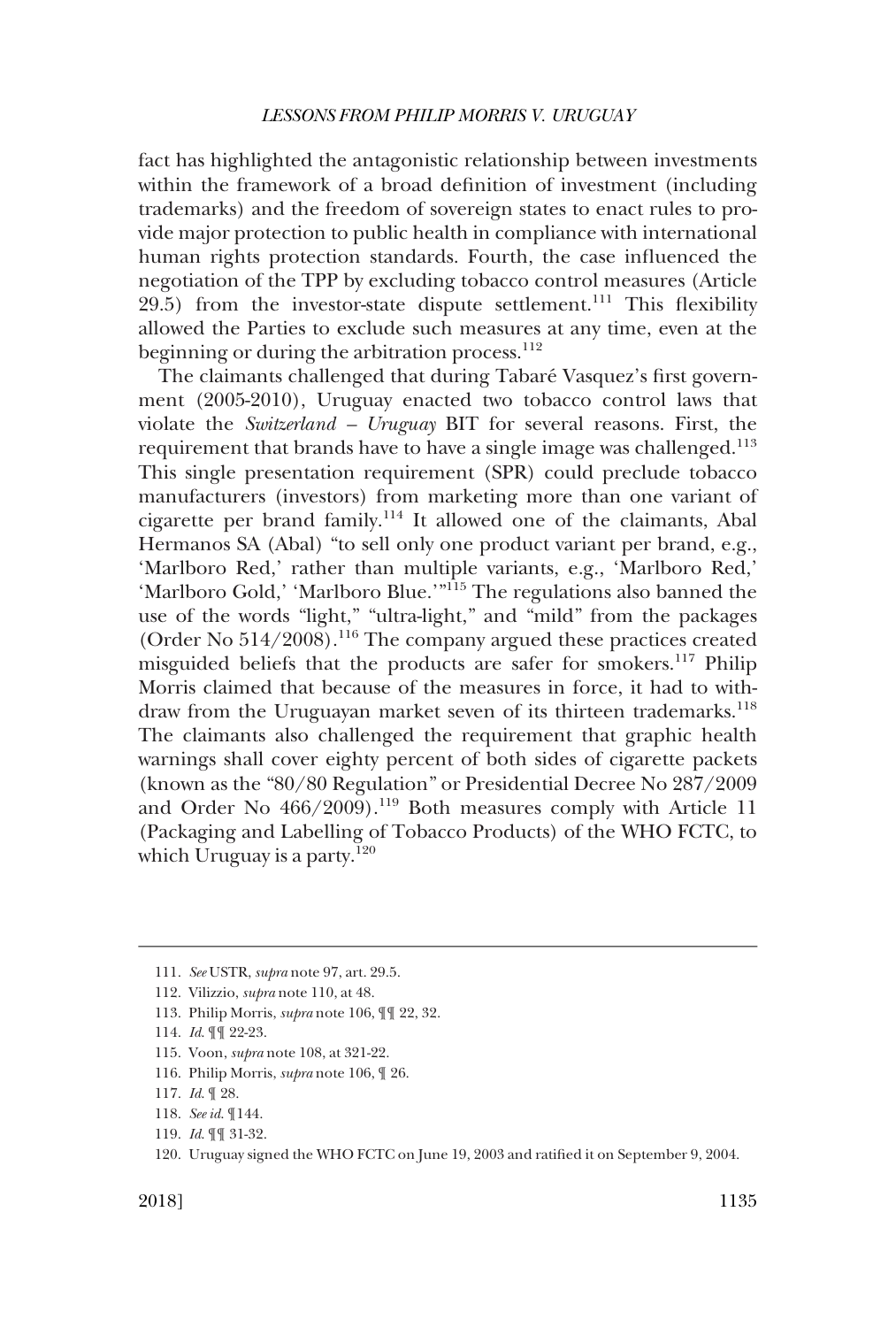Philip Morris understood such provisions as restricting its right to use the trademarks in an appropriate manner.<sup>121</sup> Understanding that their rights were protected as an investment given the broad definition of investment envisaged in Article 1, n. 2, (d) in the *Switzerland – Uruguay* BIT, the company argued the presence of an indirect expropriation without due compensation.122 Consequently, Philip Morris claimed compensation of US\$ 22.267 million, plus compound interest to accrue from the date of the breach of the BIT until the date of effective payment, as well as the voidance of the aforementioned domestic law provisions.<sup>123</sup>

It is important to highlight that this kind of complaint has already been raised in another similar dispute. In 2011, Philip Morris Asia Limited filed a claim under the 1993 *Australia – Hong Kong* BIT against Australia's mandatory plain packaging of tobacco products.124 Australia's plain or standardized tobacco packaging scheme imposed the color of packages in the areas not covered by health warnings (drab dark brown), preventing the use of promotional logos, images, symbols, colors, and text apart from the display of the trademark and variant name in a specified position, font, size and color.125 The graphic health warnings have to make up seventy-five percent of the front of the package and ninety percent of the back.126

Philip Morris recently lost both disputes. It lost the first dispute, *Philip Morris v. Australia*, due to procedural aspects. In a unanimous award published in May 2016 by the Permanent Court of Arbitration (PCA), the Arbitral Tribunal declared itself precluded from exercising jurisdiction because the arbitration has constituted an abuse of rights.<sup>127</sup> The corporate restructuring by which the Philip Morris group acquired the Australian subsidiaries occurred in February 2011, "around ten months after the Australian government announced its intention to introduce plain packaging" regulation.<sup>128</sup> At that time, there already was a reasonable prospect that the dispute would materialize. The Arbitral

<sup>121.</sup> Philip Morris, *supra* note 106, ¶ 116.

<sup>122.</sup> *Id*. ¶ 35.

<sup>123.</sup> *Id*. ¶ 12.

<sup>124.</sup> Tania Voon & Andrew Mitchell, *Philip Morris vs. Tobacco Control: Two Wins for Public Health, but Uncertainty Remains*, 182 COLUM. FDI PERSPECTIVES 1, 1 (2016).

<sup>125.</sup> Voon, *supra* note 108.

<sup>126.</sup> Trade Practices (Consumer Product Information Standards) (Tobacco) Regulations 2004 (Cth) specific section here (Austl.), [https://www.legislation.gov.au/Details/F2007C00131.](https://www.legislation.gov.au/Details/F2007C00131)

<sup>127.</sup> Philip Morris Asia Ltd. v. The Commonwealth of Austl., Case No. 2012-12, Award on Jurisdiction and Admissibility, ¶ 554 (Perm. Ct. Arb. 2015).

<sup>128.</sup> *See* Voon & Mitchell, *supra* note 124.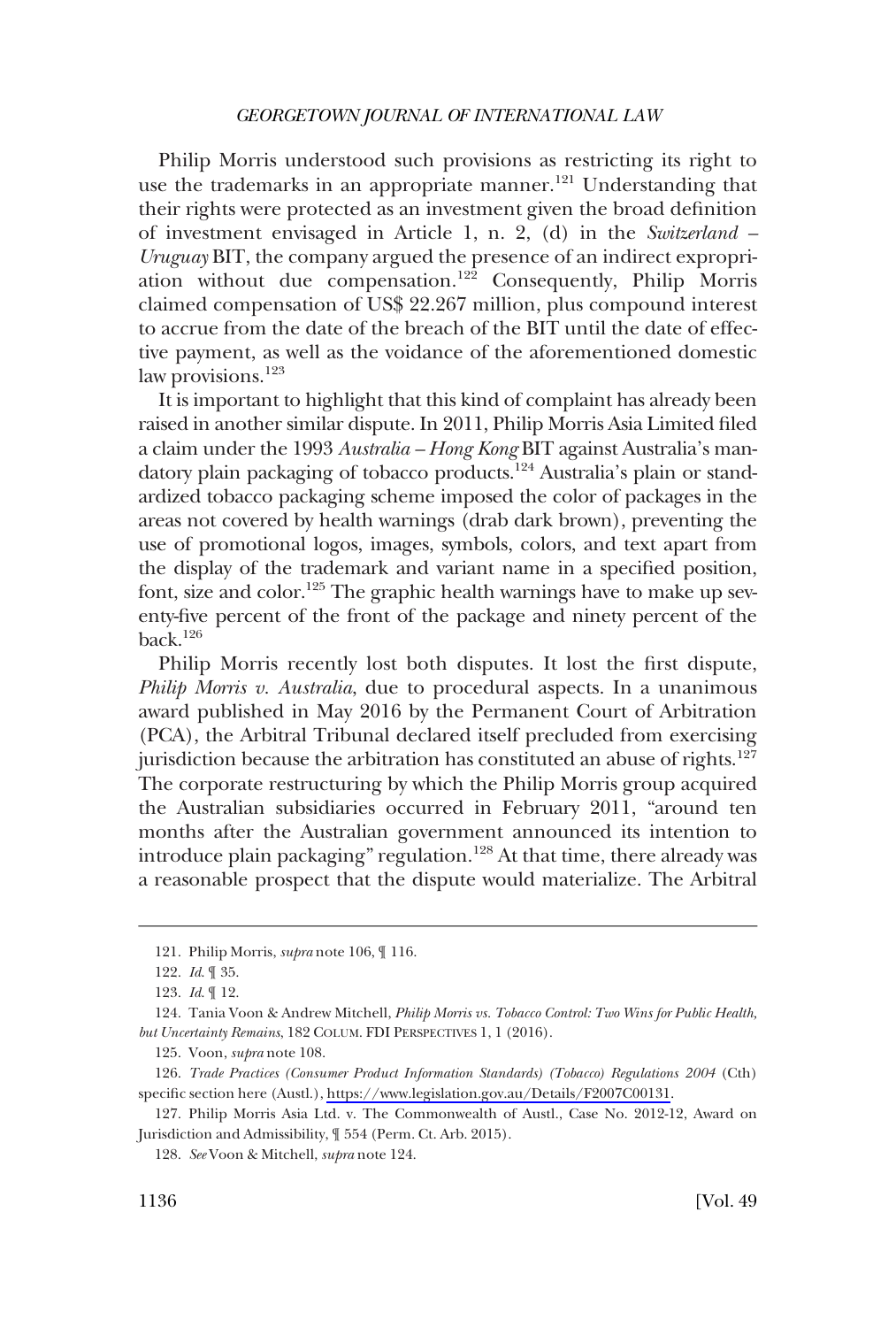Tribunal thus understood that this company's restructuring was carried out for the principal, if not sole, purpose of gaining treaty protection.<sup>129</sup>

The second dispute, *Philip Morris v. Uruguay*, addressed the merits of the claim. In July 2013, the Arbitral Tribunal under the auspices of the ICSID declared itself competent to analyze the dispute, dismissing Uruguay's jurisdictional opposition.<sup>130</sup> On the merits, the Arbitral Tribunal's decision demonstrates the flexibilities available in international investment law to accommodate public health and other domestic policy objectives.131 According to the award, "the central issue over the trademarks is what rights a registered trademark accords its owner under Uruguayan law."<sup>132</sup> In the Tribunal's view, though both parties focused on the dichotomy between the right to use and the right to protect, the real debate centered around the absolute or relative right to use.<sup>133</sup> The Tribunal observed that "[m]ost countries, including Uruguay, place restrictions on the use of trademarks, for example in advertising. Particularly in an industry like tobacco, but also more generally, there must be a reasonable expectation of regulation such that no absolute right to use the trademarks can exist."134 Considering that the point might concern regulations that target and modify or ban use of their trademarks, there are products "whose presentation to the market needs to be stringently controlled without being prohibited entirely, and whether this is so must be a matter for governmental decision in each case."135 According the argumentation delivered by Cass Sunstein, where he explains that the purpose of regulation are also the change of preferences of society:

Some statutes are designed to transform preferences, perhaps by altering existing social norms that press choices in a particular direction. When choices are a product of reputational incentives and hence social norms, and when those choices shorten lives, government might attempt to respond. Regulation involving smoking, recycling, educational programming, and sexual harassment can be understood in these terms.<sup>136</sup>

<sup>129.</sup> Philip Morris Asia Ltd., *supra* note 127, ¶ 588.

<sup>130.</sup> *Id*. ¶¶ 107, 149, 174-75, 209-10.

<sup>131.</sup> *See* Voon & Mitchell, *supra* note 124.

<sup>132.</sup> Philip Morris, *supra* note 106, ¶ 255.

<sup>133.</sup> *Id*. ¶ 265.

<sup>134.</sup> *Id*. ¶¶ 225, 269.

<sup>135.</sup> *Id*. ¶ 270.

<sup>136.</sup> Cass R. Sunstein, *The Cost-Benefit State* 34-35 (Coase-Sandor Inst. for L. & Econ., Working Paper No. 39, 1996).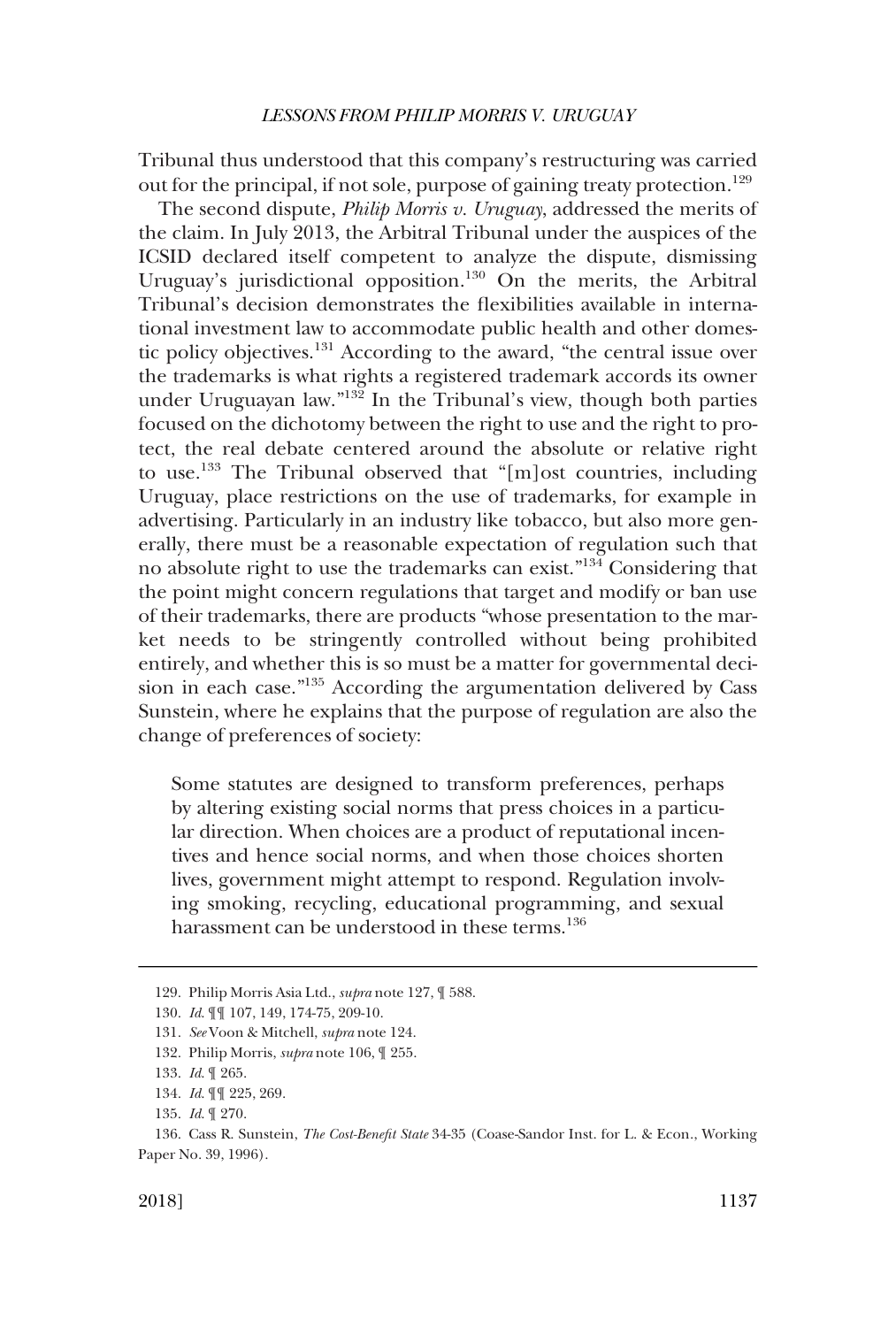In this context, as Cass Sunstein asserted about the purpose of regulation to changing preferences, it is possible to infer that the Uruguayan regulations were enacted to contain, modify and positively influence the preferences of society in favor of its health. This legislation falls with the state's sovereign right to regulate in order to achieve valid domestic policy objectives. This is the vital role of the law.<sup>137</sup> As observed by Magnusson, "a major obstacle to the implementation of the effective tobacco control laws at national level is the influence and activities of transnational tobacco companies" to gain access to markets and profits.138 Moreover, the Tribunal highlighted that "Uruguay adopted the measures pursuant to national and international legal obligations, including the WHO Framework Convention on Tobacco Control."139 Thus, the Tribunal asserted that "the trademark holder does not enjoy an absolute right of use, free of regulation, but only an exclusive right to exclude third parties from the market so that only the trademark holder has the possibility to use the trademark in commerce, subject to the State's regulatory power."<sup>140</sup>

Regarding indirect expropriation, even though Philip Morris had property rights related to their trademarks capable of being expropriated, the Tribunal understood that this was "not even a prima facie case of indirect expropriation by the  $80/80$  Regulation."<sup>141</sup> The partial loss of profits arising from the Regulation did not amount to indirect expropriation because it did not characterize a "'substantial deprivation' of [the] value, use or enjoyment of the investment."<sup>142</sup> In the Tribunal's view, "as long as sufficient value remains after the Challenged Measures are implemented, there is no expropriation. As confirmed by investment treaty decisions, a partial loss of the profits that the investment would have yielded absent the measure does not confer an expropriatory character on the measure."143 Accordingly, there was no expropriation as a result of the SPR and 80/80 Regulation, "since Claimants continue to reap significant returns on their investment in Uruguay."144

The Arbitral Tribunal concluded that the regulation had not breached the fair and equitable treatment (Article 3(2) of the BIT) and

<sup>137.</sup> Voon, *supra* note 108; Voon & Mitchell, *supra* note 124; Vilizzio, *supra* note 110, at 51.

<sup>138.</sup> ROGER MAGNUSSON, ADVANCING THE RIGHT TO HEALTH: THE VITAL ROLE OF LAW 195 (2017).

<sup>139.</sup> Voon & Mitchell, *supra* note 75, at 2.

<sup>140.</sup> Philip Morris, *supra* note 106, at ¶ 271.

<sup>141.</sup> *Id*. at ¶ 276.

<sup>142.</sup> *Id*. at ¶ 192.

<sup>143.</sup> *Id*. at ¶ 286.

<sup>144.</sup> *Id*. at ¶ 282.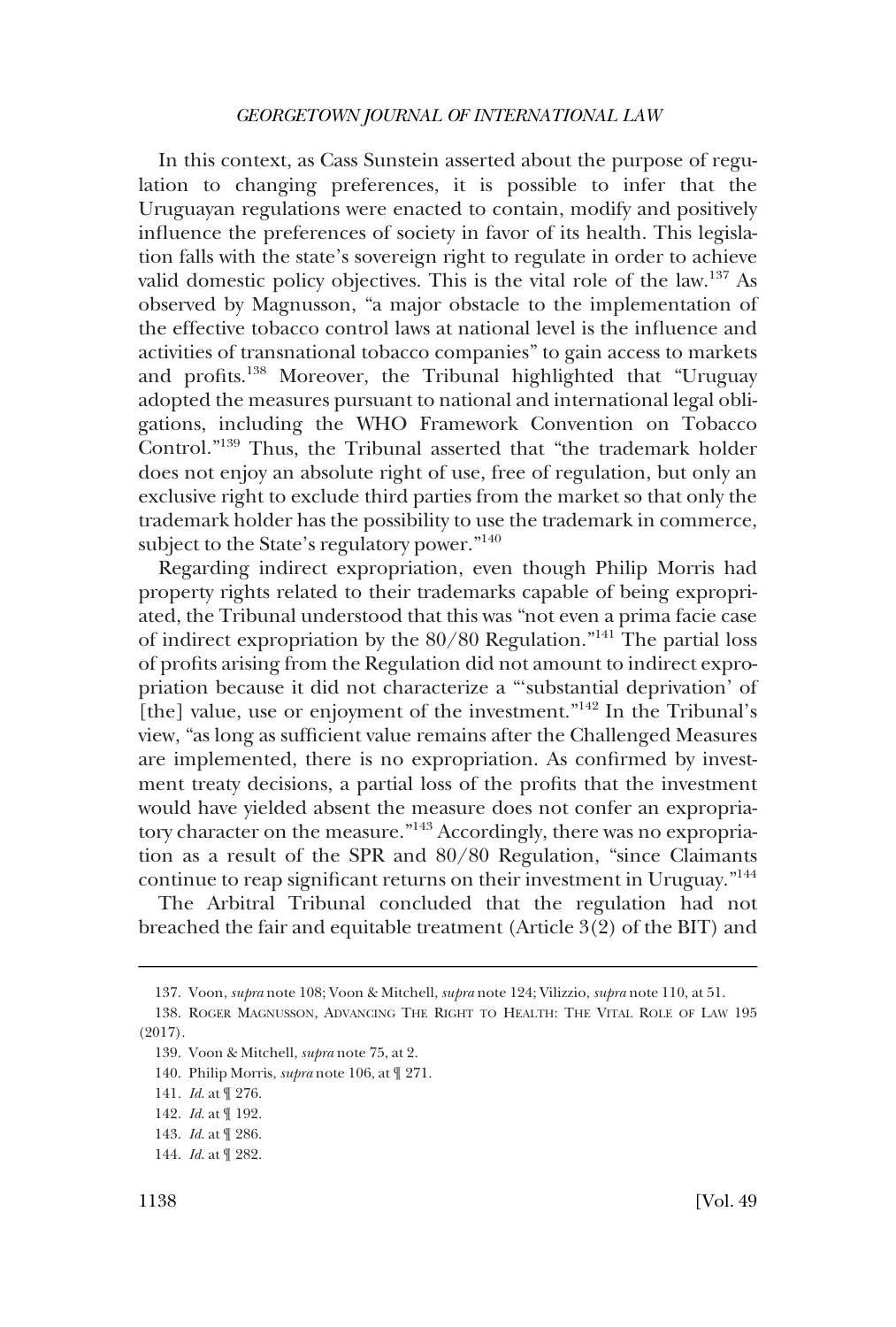<span id="page-22-0"></span>that the challenged regulations were not arbitrary.<sup>145</sup> There was also no violation of legitimate expectations because Philip Morris "had no legitimate expectations that such or similar measures would not be adopted and further considering that their effect had not been such as to modify the stability of the Uruguayan legal framework."<sup>146</sup>

Finally, there is no denial of justice by Uruguay.<sup>147</sup> According to the concurring and dissenting opinion from Gary Born, "adopting the relatively conservative formula of Article 9 of the 1929 Harvard Draft Convention on State Responsibility, a '[d]enial of justice exists where there is a denial  $\ldots$  of access to courts.'"<sup>148</sup> In the domestic field, the highest administrative court analyzed Philip Morris' challenges to the two regulations' administrative validity. Otherwise, what happened was that "one member of the three-person Tribunal dissented in part, finding a breach of fair and equitable treatment regarding the single presentation requirement and a denial of justice."<sup>149</sup> Although the Tribunal had dismissed the argument, Born asserts in his own opinion that: "[i]nstead, in my view, Uruguay was required to provide a means by which its Supreme Court could hear constitutional challenges to Law 18,256, as that statute was finally interpreted and applied to Abal by the TCA.<sup>"150</sup> It reveals the high controversy related to fair and equitable treatment provisions and the absence of consensus between the higher arbitrators and academics in the area.

The above-analyzed case demonstrates how the twenty-first-century trade and investment policy is complex and affects society directly and indirectly. The particularities of the *Philip Morris v. Uruguay* case leave some uncertainties that reinforce the need for continued reform of the investment regime so that countries' policy space can be guaranteed.<sup>151</sup>

### V. CONCLUSION

Although arbitral decisions under investor-state dispute settlement mechanism are not precedential, panels frequently cite other decisions

<sup>145.</sup> *Id*. at ¶ 420.

<sup>146.</sup> *Id*. at ¶ 434.

<sup>147.</sup> *Id*. at ¶ 536.

<sup>148.</sup> Philip Morris Brands Sàrl, Philip Morris Prods. S.A. and Abal Hermanos S.A. v. Oriental Republic of Uru., ICSID Case No. ARB/10/7, Award on Merits, Concurring and Dissenting Opinion, Mr. Gary Born, Arbitrator, ¶ 67 (July 8, 2016), [http://icsidfiles.worldbank.org/icsid/](http://icsidfiles.worldbank.org/icsid/ICSIDBLOBS/OnlineAwards/C1000/DC9012_En.pdf) [ICSIDBLOBS/OnlineAwards/C1000/DC9012\\_En.pdf](http://icsidfiles.worldbank.org/icsid/ICSIDBLOBS/OnlineAwards/C1000/DC9012_En.pdf).

<sup>149.</sup> Voon & Mitchell, *supra* note 75, at 2.

<sup>150.</sup> Born, *supra* note 148, at ¶ 69.

<sup>151.</sup> *See* Voon & Mitchell, *supra* note 75, at 1.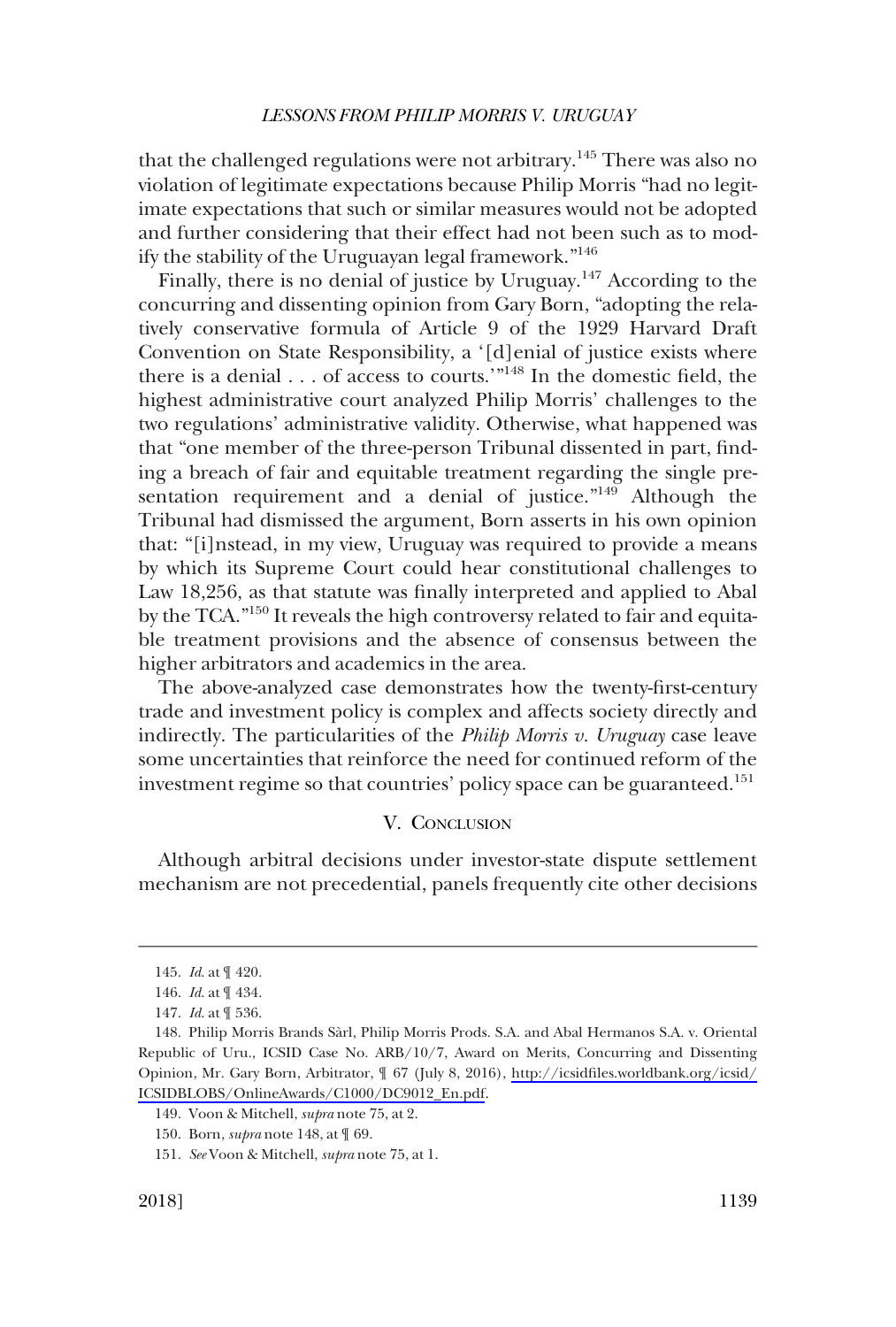as the bases for their arbitral awards.152 The *Philip Morris v. Uruguay* case constitutes a landmark that will influence the current and subsequent disputes involving intellectual property assets from tobacco companies. Its adjudication constitutes a benchmark to reassure the host state's right to regulate public health matters, despite the adverse effects that these regulations might have on intellectual property and investment rights.

The international investment and commercial disputes involving tobacco control measures are already influencing the legal design of new BITs and PTAs' investment chapters.153 The TPP's exclusion of tobacco control measures from the investor-state dispute settlement is a direct result from the *WTO Australia – Plain Packaging (DS434)* case and the *Philip Morris v. Australia* investment dispute. Due to those previous experiences, Australia was one of the most vocal countries among those negotiating the TPP to advocate for specific provisions (carve-out) that prevent tobacco companies from suing TPP-parties over their tobacco control laws.154 The upcoming BITs and PTAs negotiated by countries with legislation on this matter might keep this flexibility. Countries, such as Australia, are not willing to have their national public health legislation questioned in international forums. We might, hence, be witnessing the consolidation of a new regulatory trend, including for Latin American countries.

From the Tribunal's analysis in *Philip Morris v. Uruguay*, one can conclude that there is no absolute trademark right. As a rule, intellectual property rights are subject to exceptions and limitations, aimed at ensuring the right balance between private and public interests in the IP system.155 Depending on the nature of the product or service that is being distinguished by the sign, states are entitled to enact measures to control their presentation in the domestic market. Tobacco products fall within such a category due to the harmful effects that smoking has on the population's health. This habit entails burdensome expenditures that states have to disburse to bear the national health systems' costs.156 Trademarks cannot be exploited in a manner that results in serious harm to public health.

<sup>152.</sup> SORNARAJAH, *supra* note 32, at 87.

<sup>153.</sup> *See* Lin, *supra* note 92, at 566.

<sup>154.</sup> *Id*. at 567.

<sup>155.</sup> Valentina S. Vadi, *Global Health Governance at a Crossroads: Trademark Protection v. Tobacco Control in International Investment Law*, 48 STAN. J. INT'L L. 93, 128 (2012).

<sup>156.</sup> *Id*. at 108.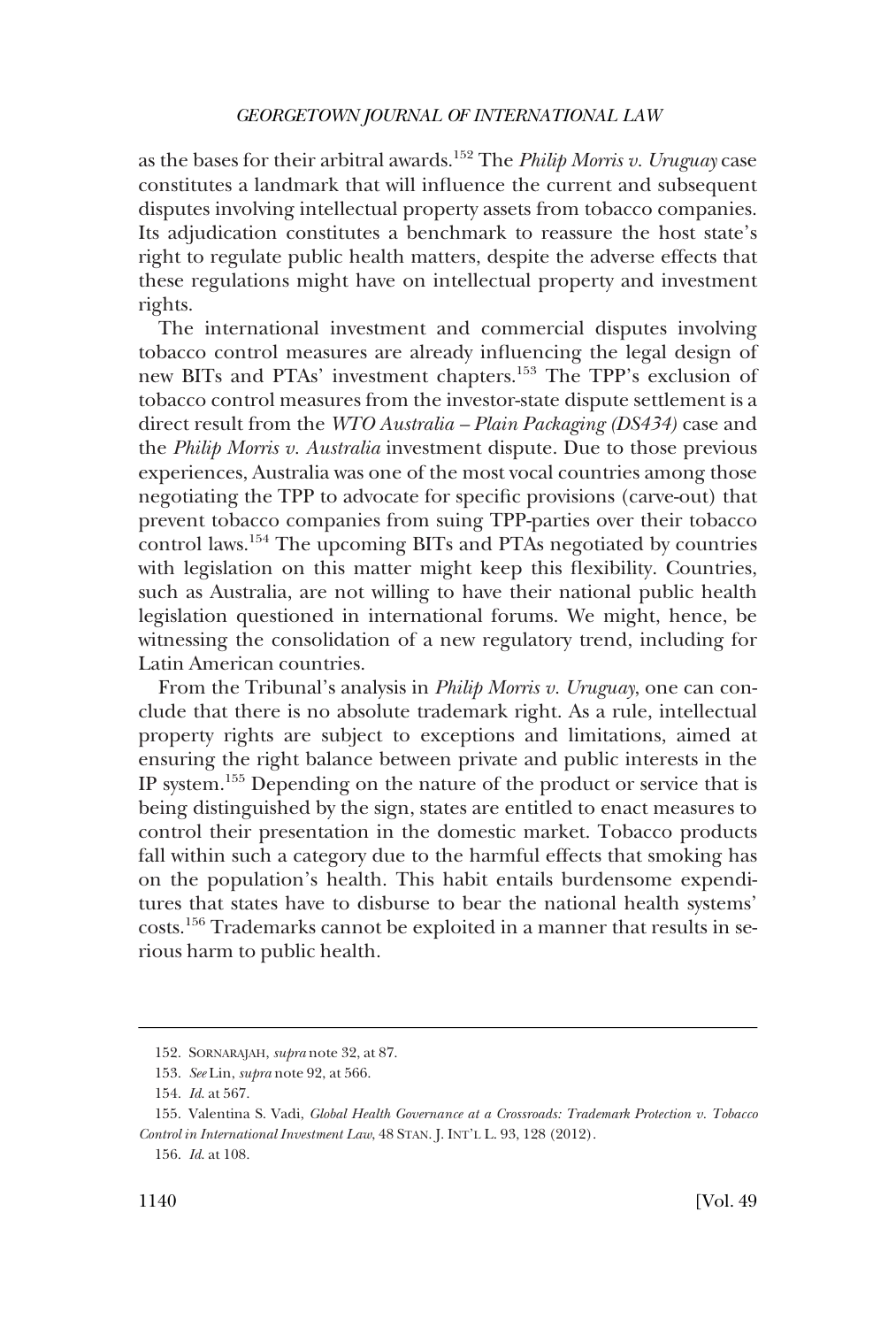The enactment of the Uruguayan tobacco control measures were also not considered an indirect expropriation because they did not characterize a substantial deprivation of the value, use, or enjoyment of the investment.157 Besides, the Arbitral Tribunal understood that such measures did not constitute a trademark infringement based on the nature of trademarks rights as exclusive (negative) rights.158 In other words, the granting of a trademark does not entitle its owner its absolute use, but rather confers on him the exclusive right to prevent third parties from using identical or similar signs without his consent. Therefore, the Uruguayan tobacco control measures did not allow third parties to use Philip Morris' trademarks without its consent.<sup>159</sup> It just delineated how Philip Morris could use its trademarks. Therefore, they did not constitute a trademark infringement.<sup>160</sup>

In this perspective, the decision on the *Philip Morris v. Uruguay*  ensured the flexibility available in the *Switzerland – Uruguay* BIT to accommodate national public health purposes. Based on the analysis developed in this Article, then, it would seem advisable to specifically establish an exception in future BITs, stipulating that public health concerns are not subject to trademark expropriation and compensation rules. This would hinder claims against a host state's tobacco control measures and preserve its policy space. Even though Philip Morris lost the dispute against Uruguay and domestic regulations were upheld against challenge, arbitral decisions are not precedential and do not bind similar future cases. That is why including this kind of exception would provide a greater flexibility and legal certainty to BITs.

Even though intellectual property has been included in the definition of investment since the first wave of BITs, only recently have investors started to use their investor-state dispute settlement mechanism more often to bring claims against IPRs infringement. The consequences of such a forum shift are still uncertain, and only a case-by-case analysis can indicate in which direction the international protection and enforcement of IPRs are heading.

In conclusion, it can be affirmed that the adoption of tobacco control measures might not be considered a violation of investment treaty provisions protecting trademarks of tobacco companies as long as they are enacted to control the presentation of tobacco products into the

<sup>157.</sup> Philip Morris, *supra* note 106, at ¶ 192.

<sup>158.</sup> *Id*. at ¶ 271.

<sup>159.</sup> ICTSD, *Investor-State Tribunal Dismisses Philip Morris Case Against Uruguay Cigarette Packaging*, 20 Bridges (*2016*).

<sup>160.</sup> *Id*. at 6.